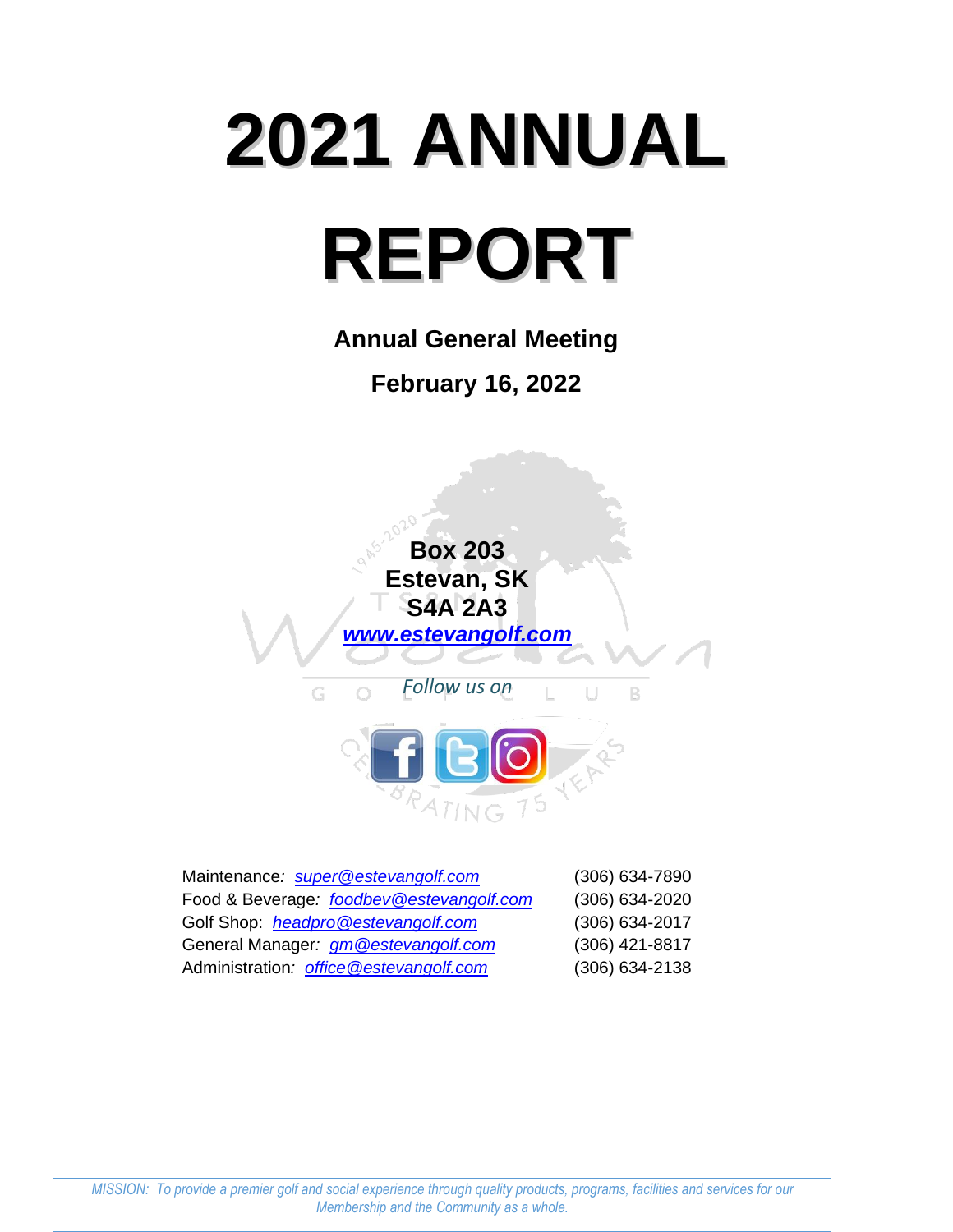# **2021 T&M Woodlawn Golf Club Inc. - Board of Directors**

| President / Director  Stephen Kitchen      |  |
|--------------------------------------------|--|
| Vice-President / Director  Brian Morrissey |  |
| Secretary / Director Holley Odgers         |  |
|                                            |  |
|                                            |  |
| Director Brennen Fisk                      |  |
|                                            |  |
|                                            |  |
| Past-President / Director  Ashley Gallaway |  |

**2021 TS&M Woodlawn Golf Club Inc. – Staff**

C

 $\mathbb{L}$ 

U

 $\mathsf B$ 

**General Manager / Head Golf Professional - Amanda Minchin**

E

L

G

 $\bigcirc$ 

**Superintendent - Bob Currie**

**Food & Beverage Manager – Tracey Tuchscherer**

**Administrator / Finance Manager – Alanah Wollner**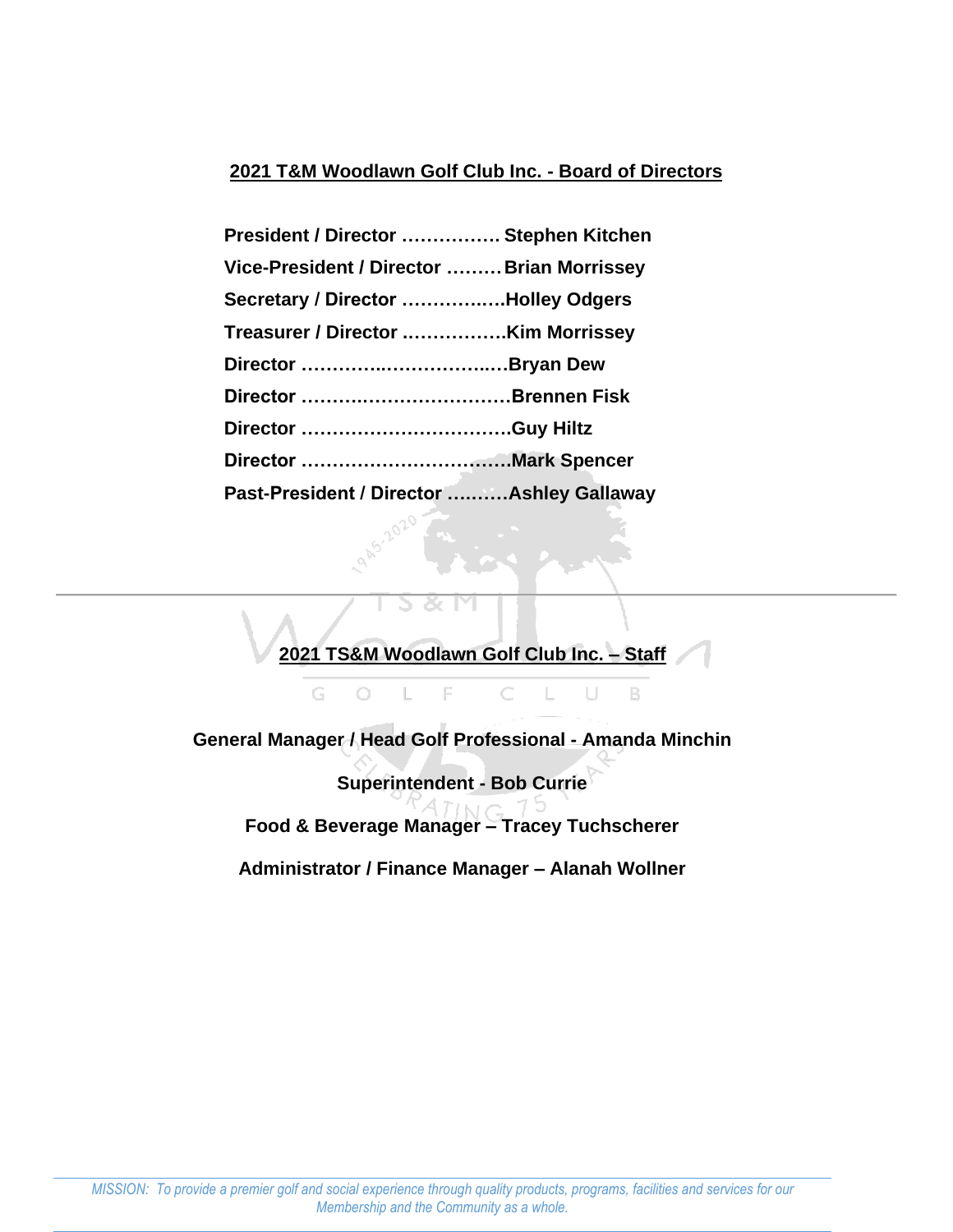## **Member's Code of Conduct**

## **Purpose**

The intention of this policy is to establish clear and behavioral expectations for TS&M Woodlawn Golf Club Members and Guests. It is not intended to restrict the rights of anyone but rather to ensure that all Members, Employees and Guests are treated with respect while enjoying TS&M Woodlawn Golf Club Facilities. Any person using our Facilities agrees to be bound by this Code of Conduct.

## **Objectives**

The objective of this policy is to ensure an environment that is free from discrimination, harassment, abuse and violence for Members, Employees and Guests of the Club. The Club's goal is an environment where everyone is treated with dignity and respect.

## **Conduct**

All Members and Guests shall:

- Conduct themselves in a sportsmanlike manner.
- Respect the rights of all other Members, Employees and Guests.
- Not engage in any form of sexual, racial, religious or other harassment.
- Respect the golf course, carts and facilities.
- Not approach other Members, Employees and Guests with abusive or threatening conduct.

## **Violations**

The Board of Directors and the Management of the Club has the authority, as set out in the Club Bylaws, to enforce this Code of Conduct Policy against any Members who are in violation. This may include suspension of rights and privileges of the offending Member and/or expulsion from the Club.

PATING 75

B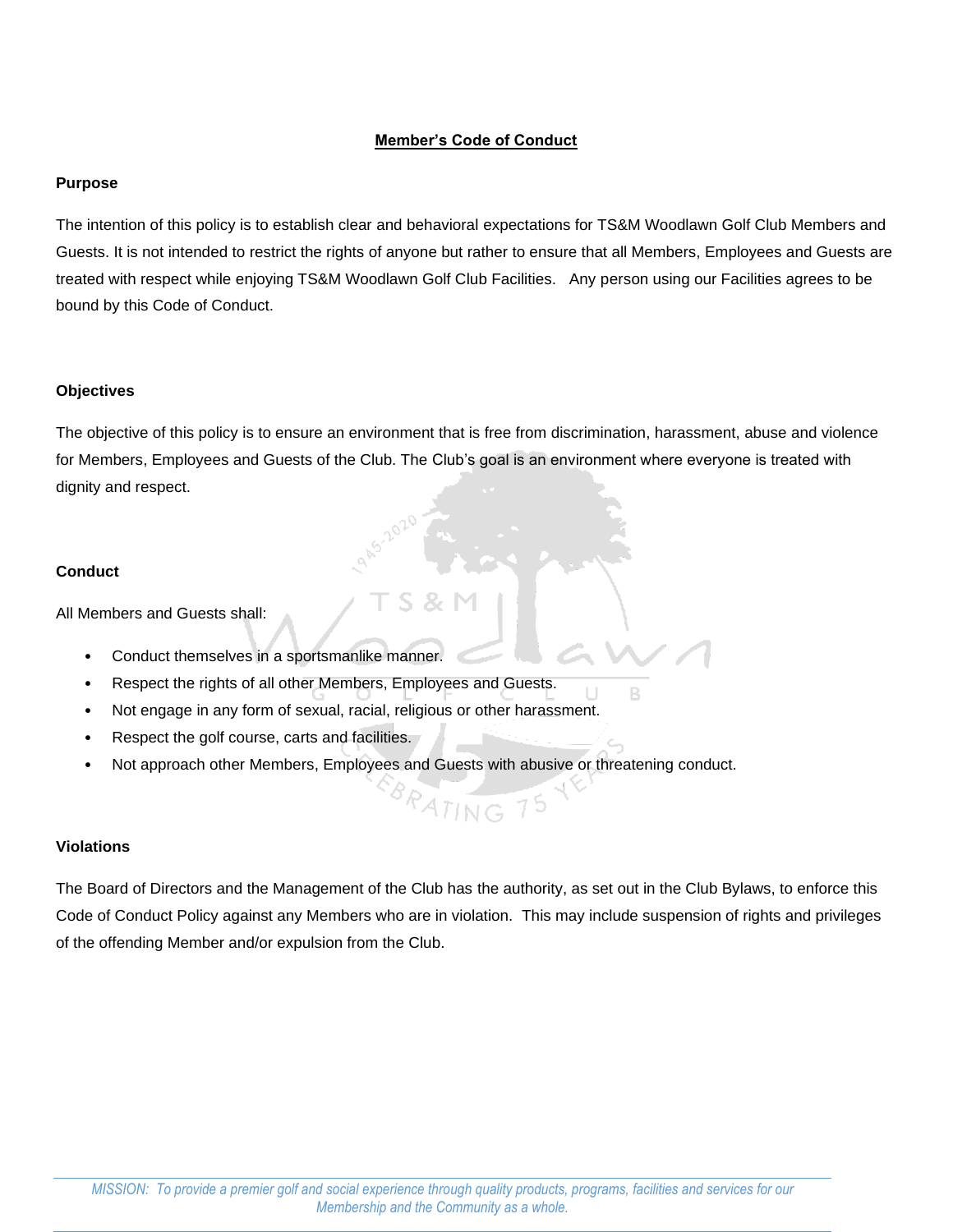## **Board of Directors Code of Conduct**

1. This Code of Conduct shall be endorsed at the first Board Meeting following each Annual General Meeting. A Code of Conduct for the Members of the Board of Directors provides ethical guidelines to which Board Members shall adhere in the performance of their duties.

2. A Director must act honestly, in good faith and in the best interests of the TS&M Woodlawn Golf Club.

3. Decision making and attitudes of the Board of Directors should be guided by equal opportunity principles.

4. The Board Members shall fulfil their responsibilities with integrity and within the Club Bylaws and operate in a manner which promotes confidence from the Membership and public in its deliberations. Adherence to the Code of Conduct will allow Directors to pursue their governance mandate and foster harmonious relations between Members, Employees and Guests.

5. Directors shall attend and actively participate in Board Meetings, including voting on motions and recommending policy in the best interests of TS&M Woodlawn Golf Club.

6. Directors shall always conduct TS&M Woodlawn Golf Club business in a manner that does not conflict with the public interest and shall treat individuals with dignity and respect.

7. Directors shall not purport to speak on behalf of the Board of Directors unless they have the authority to do so.

8. Directors are expected to support in public, Board decisions and Members, Employees and Guests. This in no way inhibits a Director's right to debate policy or differing views of individual Directors at Board Meetings.

9. Directors shall recognize in principle Boardroom confidentiality.

10. Directors shall not demonstrate abuse of authority nor shall they abuse their position to obtain advantage for themselves, their family members or close associates.

11. Directors shall exercise reasonable care in all matters under consideration.

12. Directors shall refrain from engaging in conduct that would discredit and/or compromise the integrity of TS&M Woodlawn Golf Club including; Neglect of duty; Deceit; Breach of confidence; Corrupt practices; Unlawful or unnecessary breaches of authority.

13. Directors must serve loyally, without self-interest and free from conflicts of interest.

14. Directors must declare any conflict of interest with respect to their fiduciary responsibilities.

15. A breach of the Code of Conduct shall be reported to the Board of Directors and the Investigation Committee which consists of the President, Vice President and Past President. The Investigation Committee shall provide a written report to the Board of Directions.

16. The Board of Directors and the Management of the Club has the authority, as set out in the Club Bylaws, to enforce this Code of Conduct Policy against any Members who are in violation. This may include suspension of rights and privileges of the offending Member and/or expulsion from the Club.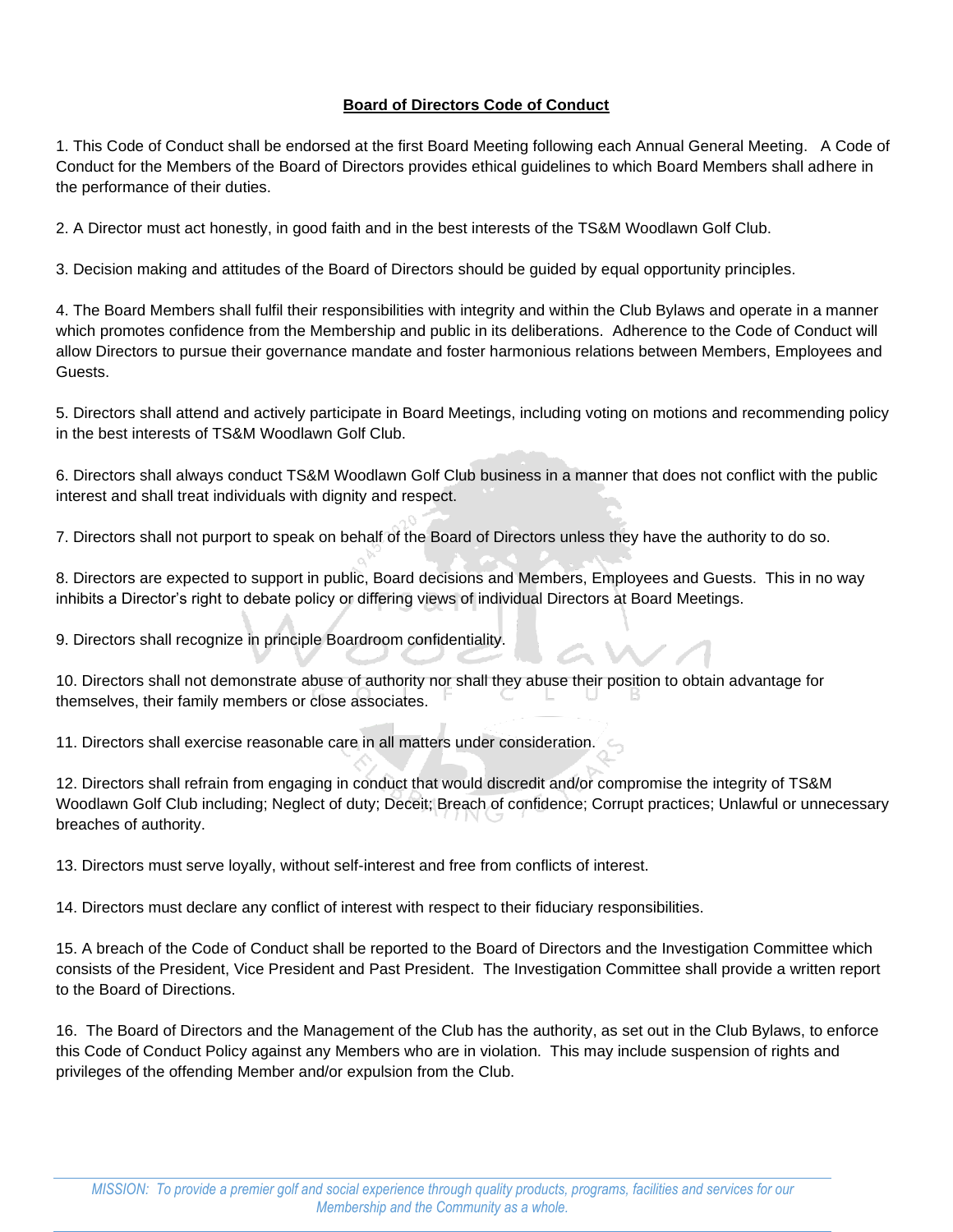## **AGENDA ANNUAL GENERAL MEETING ESTEVAN WOODLAWN GOLF CLUB INC. 7:30 P.M. Wednesday, February 16, 2022 TS&M Woodlawn Golf Club - Clubhouse**

## **Attendance:**

- **1. Call the Meeting to Order**
- **2. Adoption of the Agenda**
- **3. Review/Adoption past AGM Minutes**
- **4. Business Arising from the Minutes**
- **5. Reports** (*written reports submitted)*
	- **1) President** Stephen Kitchen
	- **2) General Manager** Amanda Minchin
	- **3) Superintendent** Bob Currie
	- **4) Head Professional & Junior Golf**  Amanda Minchin
	- **5) Food & Beverage** Tracey Tuchscherer
	- **6) Treasurer** Kim Morrissey
	- **7) 2022 Budget / Proposed Rate**
	- **8) 2021 MNP Financial Statement**

## **6. Appointment of Auditor**

- **7. New Business**
	- **1. Budgets**
		- a. **2022 Proposed Operating Budget** (See attached 2022 Budget)

 $\bigcirc$ 

b. **2022 Membership Fees** (See attached 2022 Membership Fees proposal)

E

 $ATING$ 

 $\subset$ 

 $\begin{array}{c} \square \end{array}$ 

B

## **8. Elections**

## **2022 Board of Directors Election for a Two (2) Year Term – Five (5) positions**

Nominees for re-election:

Mark Spencer Bryan Dew Brennen Fisk

Nominees for election: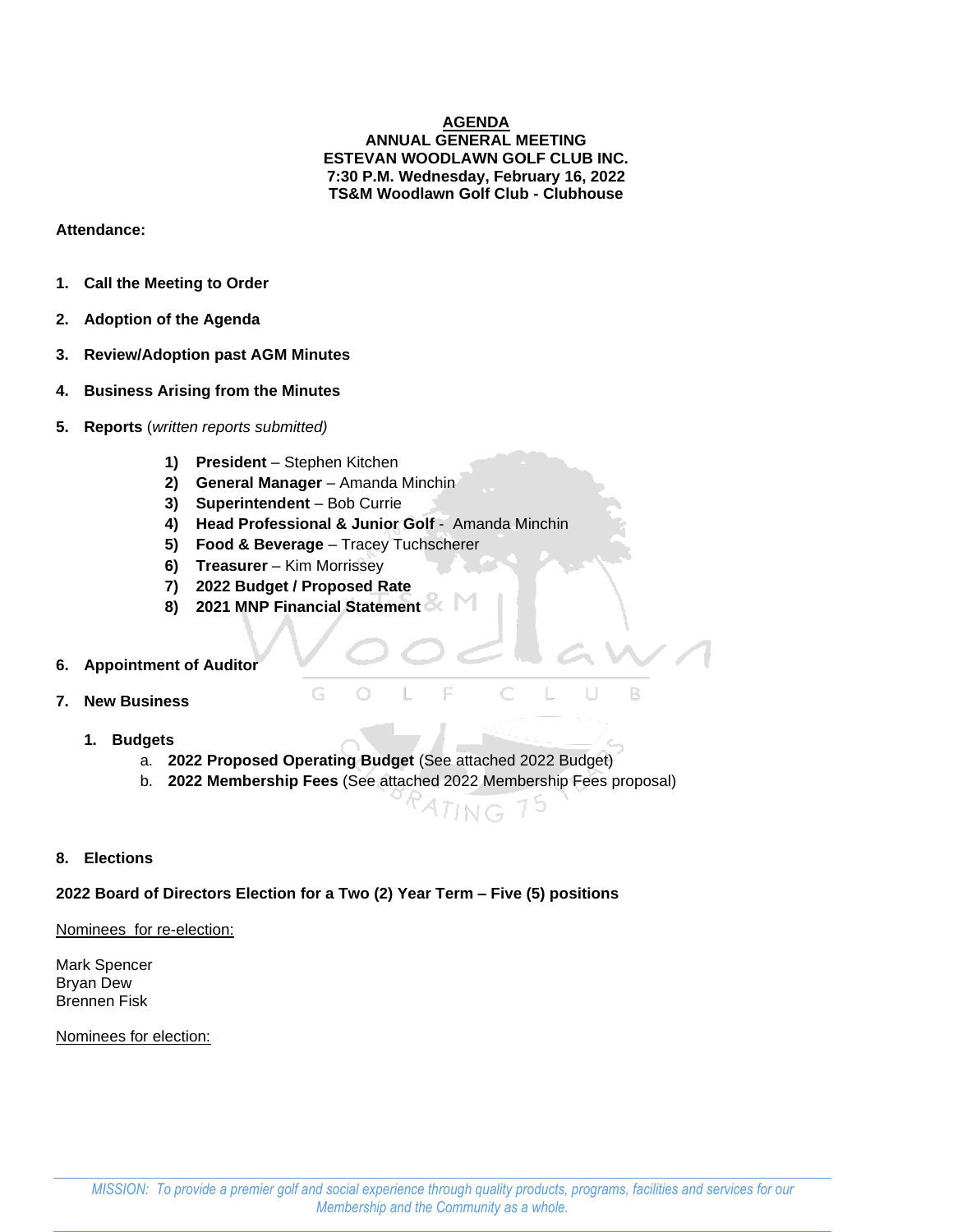| Length<br>of term | <b>In Position</b> | End of term     | <b>Position</b>           | <b>Currently</b>       | <b>Nominee</b>         |
|-------------------|--------------------|-----------------|---------------------------|------------------------|------------------------|
|                   | President          |                 |                           |                        |                        |
| <u>2 yr</u>       | <b>Since 2021</b>  | Exp 2023        | President/Director        | Stephen Kitchen        | Stephen Kitchen        |
|                   | Vice-President     |                 |                           |                        |                        |
| <u>2 yr</u>       | <b>Since 2021</b>  | Exp 2023        | Vice-President/Director   | <b>Brian Morrissey</b> | <b>Brian Morrissey</b> |
| <u>2 yr</u>       | <b>Since 2021</b>  | Exp 2023        | Secretary/Director        | <b>Holley Odgers</b>   | <b>Holley Odgers</b>   |
| 2 yr              | <b>Since 2021</b>  | Exp 2023        | <b>Treasurer/Director</b> | Kim Morrissey          | Kim Morrissey          |
| 2 <sub>yr</sub>   | <b>Since 2021</b>  | Exp 2023        | Director                  | <b>Guy Hiltz</b>       | <b>Guy Hiltz</b>       |
| 2 yr              | <b>Since 2020</b>  | <b>Exp 2022</b> | <b>Director</b>           | <b>Mark Spencer</b>    | <b>Mark Spencer</b>    |
| <u>2 yr</u>       | <b>Since 2020</b>  | <b>Exp 2022</b> | <b>Director</b>           | <b>Bryan Dew</b>       | <b>Bryan Dew</b>       |
| <u>2 yr</u>       | <b>Since 2020</b>  | <b>Exp 2022</b> | <b>Director</b>           | <b>Brennen Fisk</b>    | <b>Brennen Fisk</b>    |
|                   | Past President     |                 |                           |                        |                        |
| 2 <sub>yr</sub>   | <b>Since 2021</b>  | Exp 2023        | Past-President/Director   | <b>Ashley Gallaway</b> | <b>Ashley Gallaway</b> |
|                   |                    |                 | Vacancy                   |                        |                        |
|                   |                    |                 | Vacancy                   |                        |                        |
|                   |                    |                 | Vacancy                   |                        |                        |
|                   |                    |                 | Vacancy                   |                        |                        |

S  $\alpha$  $\mathbb{M}$ 

**Call for nominations.**

 $\overline{\mathbb{L}}$ G  $\subset$ L U B -F  $\bigcirc$ 

CELEBRATING 75 YEARS

**9. Adjournment**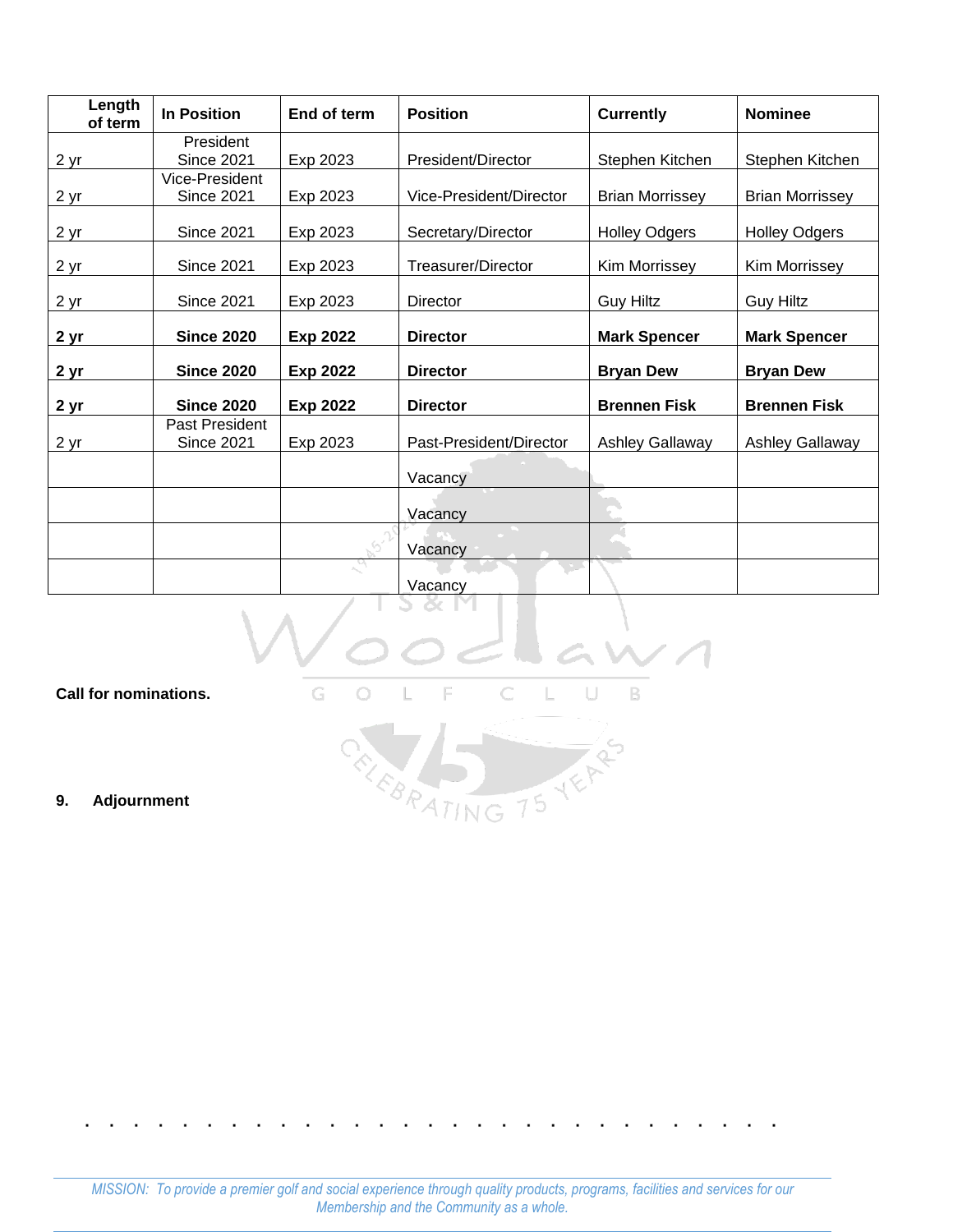## **ANNUAL GENERAL MEETING MINUTES ESTEVAN WOODLAWN GOLF CLUB INC. 7:30 P.M. Thursday, February 24, 2021 TS&M Woodlawn Golf Club - Clubhouse**

**Attendance:** Ashley Gallaway, Amanda Minchin, Alanah Wollner, Tracey Tuchscherer, Bryan Dew, Marc Henderson, Guy Hiltz, Jeff Ward, Tony Sernick, Garth Hoffort, Stephen Kitchen, Kim Morrissey, Brian Morrissey, Brennen Fisk, Holley Odgers, Rob Peloquin, Mark Spencer, Dale Fox, Al Batters, Dave Quirk, Keith Walton, Bob Currie.

## **10. Call the Meeting to Order:**

*President Ashley Gallaway called the meeting to order at 7:32pm, and welcomed those in attendance*

## **11. Adoption of the Agenda**

*MOTION: Garth Hoffort / Kim Morrissey to adopt the agenda as presented CARRIED*

## **12. Review/Adoption past AGM Minutes**

*MOTION: Stephen Kitchen / Rob Peloquin to accept the minutes as presented CARRIED*

## **13. Business Arising from the Minutes**

*There was no new business arising from minutes.*

## **14. Reports** (*written reports submitted)*

- **9) President** Ashley Gallaway
- **10) General Manager** Amanda Minchin
- **11) Superintendent** Bob Currie
- **12) Head Professional & Junior Golf**  Amanda Minchin
- **13) Food & Beverage** Tracey Tuchscherer
- **14) Treasurer** Kim Morrissey
- **15) 2020 MNP Financial Statement**
- **16) 2021 Budget / Proposed Rate**

*MOTION: Guy Hiltz / Garth Hoffort to accept the reports as presented CARRIED*

## **15. Appointment of Auditor**

*MOTION: Jeff Ward / Stephen Kitchen to appoint MNP for 2021 financial review auditors CARRIED*

ING

## **16. New Business**

**`**

- **2. Budgets**
	- a. **2021 Proposed Operating Budget** (See attached 2021 Budget)
	- b. **2021 Membership Fees** (See attached 2021 Membership Fees proposal)

## **17. Elections**

# **2021 Board of Directors Election for a Two (2) Year Term – Five (5) positions**

# Nominees for re-election:

Ashley Gallaway Stephen Kitchen Holley Odgers Kim Morrissey Brian Morrissey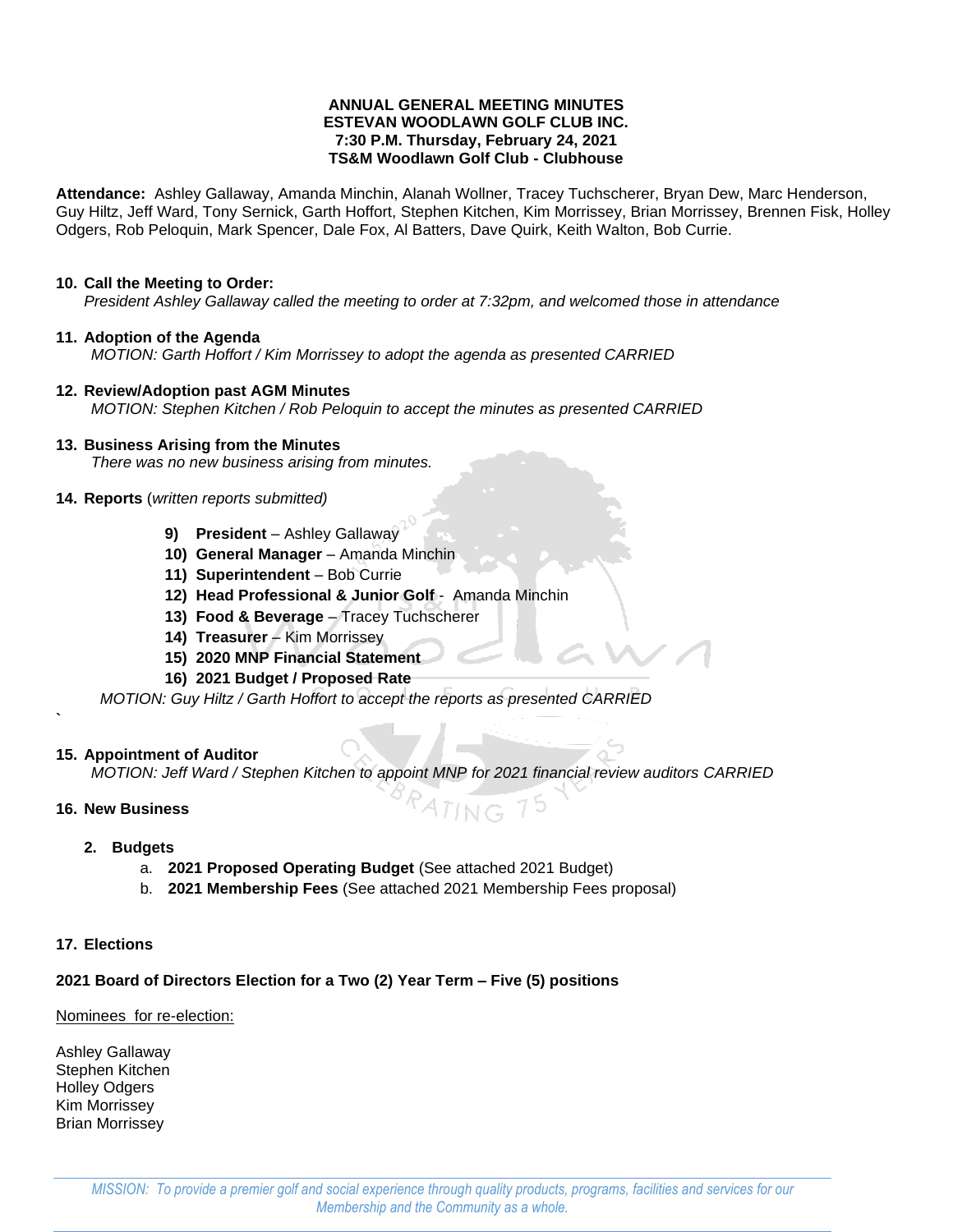Nominees for election:

Guy Hiltz

MOTION: Jeff Ward / Mark Spencer accept Guy Hiltz as nominees presented and to be elected CARRIED

| Length of<br>term | <b>In Position</b>                         | End of term        | <b>Position</b>                | <b>Currently</b>       | <b>Nominee</b>         |  |  |
|-------------------|--------------------------------------------|--------------------|--------------------------------|------------------------|------------------------|--|--|
| 2 yr              | <b>President</b><br><b>Since 2019</b>      | <b>Exp 2021</b>    | <b>President/Director</b>      | <b>Ashley Gallaway</b> | <b>Stepping down</b>   |  |  |
| 2 yr              | <b>Vice-President</b><br><b>Since 2019</b> | <b>Exp 2021</b>    | <b>Vice-President/Director</b> | <b>Stephen Kitchen</b> | <b>Stephen Kitchen</b> |  |  |
| 2 yr              | <b>Since 2019</b>                          | <b>Exp 2021</b>    | <b>Secretary/Director</b>      | <b>Holley Odgers</b>   | <b>Holley Odgers</b>   |  |  |
| 2 yr              | <b>Since 2019</b>                          | <b>Exp 2021</b>    | <b>Treasurer/Director</b>      | <b>Kim Morrissey</b>   | <b>Kim Morrissey</b>   |  |  |
| 2 yr              | <b>Since 2019</b>                          | <b>Exp 2021</b>    | <b>Director</b>                | <b>Brian Morrissey</b> | <b>Brian Morrissey</b> |  |  |
| 2 yr              | <b>Since 2020</b>                          | Exp 2022           | <b>Director</b>                | Rob Peloquin           | No Election            |  |  |
| 2 yr              | <b>Since 2020</b>                          | Exp 2022           | <b>Director</b>                | Mark Spencer           | No Election            |  |  |
| 2 yr              | <b>Since 2020</b>                          | Exp 2022           | Director                       | <b>Bryan Dew</b>       | No Election            |  |  |
| 2 yr              | <b>Since 2020</b>                          | Exp 2022           | Director                       | <b>Brennen Fisk</b>    | No Election            |  |  |
| 2 yr              | Past President<br>Since 2019               | Exp 2021 $\bigcap$ | Past-President/Director        | Jeff Ward              | Stepping down          |  |  |



## **18. Adjournment**

*MOTION: Ashley Gallaway to adjorn meeting at 7:58pm CARRIED*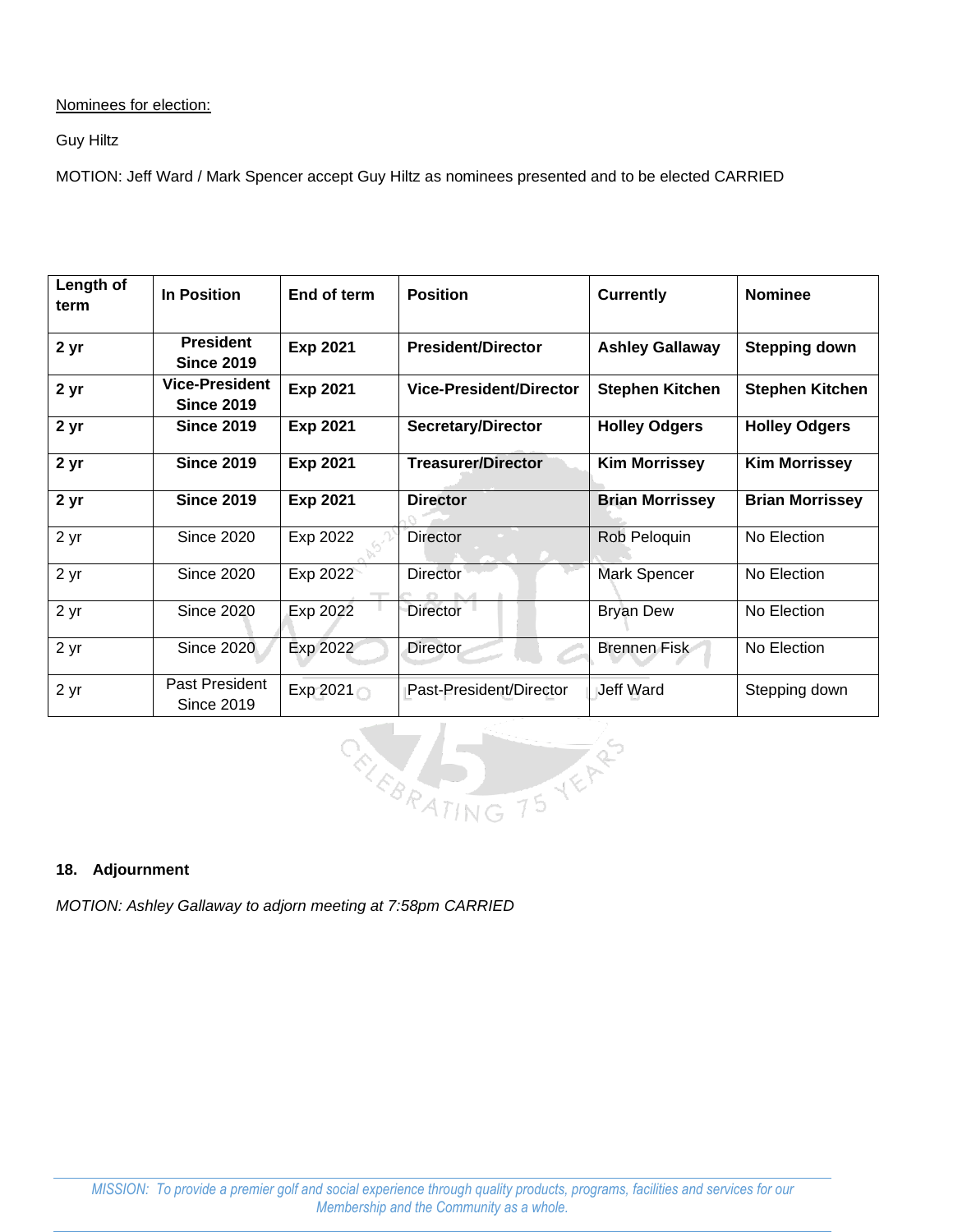# **2021 TS&M WOODLAWN GOLF CLUB INC. ANNUAL GENERAL MEETING REPORTS**

# **President's Report – Stephen Kitchen**

On behalf of the Board of Directors, first and foremost, I would like to thank our Management team, Amanda, Bob, Tracey, and Alanah, for the constant dedication and commitment to the course over the last year. Our team did a fantastic job managing this facility the last 12 months. With many uncertainties ranging from government mandates, supply chain, and the extremely rapid growth in the popularity of the game of golf. Even with all these challenges and strong expense management, we were able to maintain a strong financial position heading into the 2022 season.

With that said, it was not without its downsides. We heard from our members throughout the year about two high profile concerns. Food consistency and green's quality. As a board and management team, we wanted to address these issues right away, and continue to provide a first-class experience for our members. We are very excited to have Franz Diaz join our team as our new Head Chef for the 2022 golf season. We are confident that with his 13 years of experience he will bring a highquality product back to our Kitchen. As a team, we are also very supportive of Bob and his group and confident that our greens will return to the championship level greens that Bob has provided us over the last 10+ years. He has worked very hard to ensure grass security for our greens, by increasing the size of our nursery for 2022, should weather play an impact on our greens once again.

With increased traffic on the course, record number of rounds played for the second year in a row and very dry conditions for most of the year, we are very happy with the playing conditions throughout the course that our management team provided our members. We were able to see our tournaments return to course, a fully attended Frametech Classic and Dave Price Memorial Horse Race, as well as the return of weddings, concerts, and events back to our club house.

I want to thank the Board of Directors for another year of volunteering their time and everything they contribute to keep moving our course in the right direction. This was very evident in the fall, as the Board and Management team re-evaluated our Strategic Plan and Goals with the changing landscape within the game of golf, and we are very excited to share that with our members in the very near future. Every single board member provides a different perspective and direction of leadership brought from their experiences and everyday life, and this is vital for the progression of our course.

To our members, a giant Thank-You is in order. We do what we do, to provide you with a first-class experience, and your opinions, contributions and support is always appreciated toward our Management team and Board of Directors.

Now lets get swinging into the 2022 season. Hit them long and hit them straight!

Cheers!

Stephen Kitchen, President.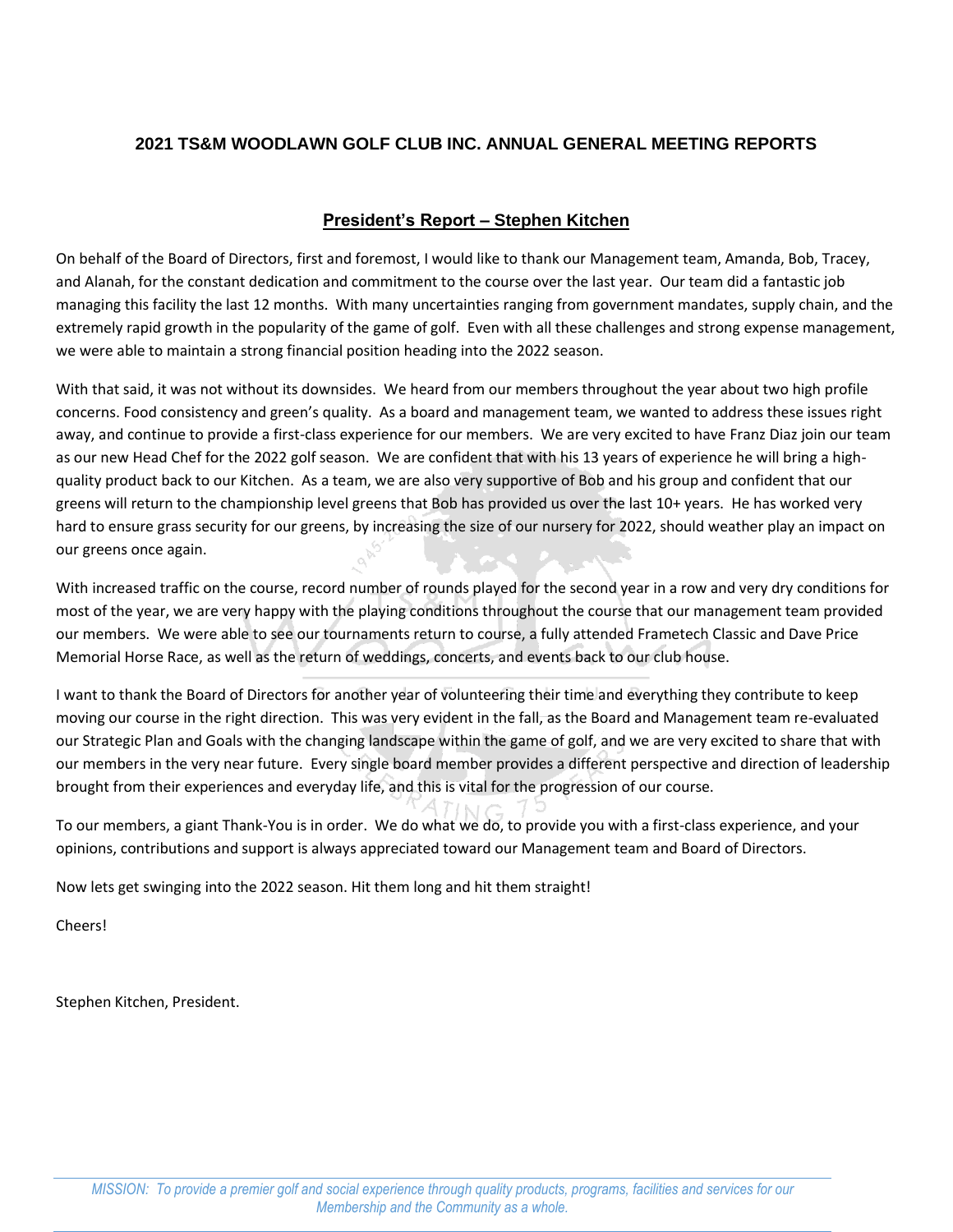# **A message from your General Manager – Amanda Minchin**

The 2021 Golf Season proved to be one of most challenging years as Covid restrictions were ramped up again and we saw the effects from the pandemic catch up with us. We faced staffing issues, a back log in the supply chain for merchandise and, our greens conditions were unfortunately less than ideal.

Even with the challenges that were present, we still had a very successful year. The range opened in middle of March the course opened the last week of April after a late snowstorm (thank goodness we got that moisture). The number of rounds for our course was at an all-time high, we saw many tournaments return this summer, and we held weddings & private events while operating under the government restrictions. Golf shop sales were also at an all-time high as the growth of golf over the last two years has skyrocketed and the demand for golf equipment tripled!

We are excited to be heading into the new season with our Head Chef, Franz Diaz. Franz was the head chef at Original Joes for 5 years before he joined our team in November. We are focused on rebuilding our Food & Beverage department after a stressful 2021 season.

I want to thank all of our members, board of directors, guests and our management team for staying committed through a challenging year. We are working on a new strategic plan and we hope to have that put together in the next few months. S & M

I look forward to the upcoming season and watching TS&M Woodlawn Golf Club continue to grow and deliver one of the best facilities in Saskatchewan.

R.

G  $\bigcirc$ Amonda Nichi

Amanda Minchin PGA of Canada, Class "A" General Manager & Head Professional TS&M Woodlawn Golf Club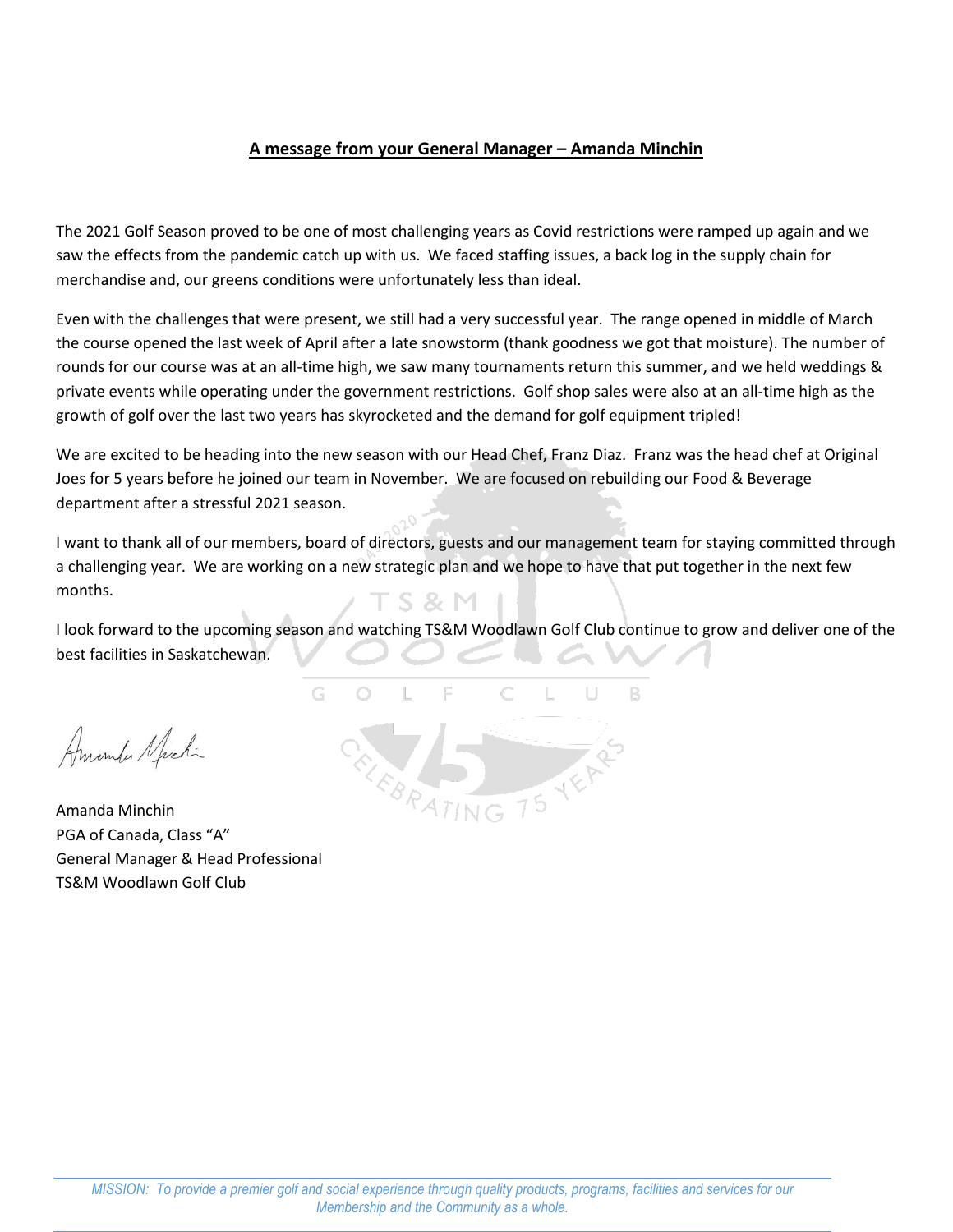## **Superintendent Report – Bobbie Currie**

Last year was challenging to say the least. We battled very hard and didn't achieve the standard we expect. It was a rebuilding and learning year for sure. We were able to make substantial gains at the end of last year. Most of the turf has recovered at least partially. We put the course to bed and crossed our fingers that mother nature would be kind. She has been kind in the fact that there is some moisture and snow cover. Hopefully there is not too much ice in this moisture. I am cautiously optimistic that we will continue recovery at a rapid pace this spring. We are testing Enka matt to assist our tarps in winter protection. We didn't put it everywhere as it is quite expensive, so testing is defiantly in our best interest.

We know going into this season there will be some challenges. We did a lot of work to fix bad areas late last season. We know that some areas still need work. The plan going forward has a couple parts to it. First everything was seeded and tarped in the fall. Some areas were double seeded and double tarped. The tarps work like small greenhouses and help to increase the temperature in the spring. They also prevent desiccation through the winter months. If we are not seeing a high level of success early, we plan to sod. There is some question to the availability of good quality sod as the floods in BC last year affected the main sod supplier in western Canada. I have been in contact with the owner of Boss sod farms, and he believes he will have sod for us in the spring. I will be closely monitoring this as the season gets nearer.

With all the challenges we face in the upcoming year we will be somewhat slow getting the greens down to normal playing height / speed. I don't want to take any chances on a repeat of last year. Greens height was increased more than normal last fall. Dropping height safely takes time. Each increment takes a week or more for the grass to get used to the new mowing height. There is a big height drop to be made. We will get back this year I know it.

In the late fall we took apart the back range tee. We cut the sod off the top. We reshaped and leveled it. The back range tee deck is now approximately triple the size that it was and much more level. It will need a little time to grow back together but it will be a huge improvement.

The nursery green between eight and nine was also dismantled after being completely stripped. The nursery is still in the construction stage. The irrigation has been upgraded. The shape has been changed to fit the area and the growing media has been delivered. The next step is to get it to final grade. Once we get the grade correct then we will seed feed and let the water fly. It will take a minimum of one year to have sod but more realistically ready in year two. We will have approximately 10,000 sq ft of greens sod compared to the 3000 sq ft we previously had.

Water is always a concern for us. We are getting our well pumps serviced now. The rest of the irrigation pumps are in good working order. We will continue to keep the lines of communication open with watershed so that they can hopefully supply us with what we need. We are also looking at wetting agents to make the water we do have more efficient, but don't forget to pray for rain!!!

This winter I also hope to finish pruning our old poplars. There are lots of large dead branches up there and they need to come down. This should happen in February (weather pending). We also have five poplars that need to be completely removed due to safety concerns.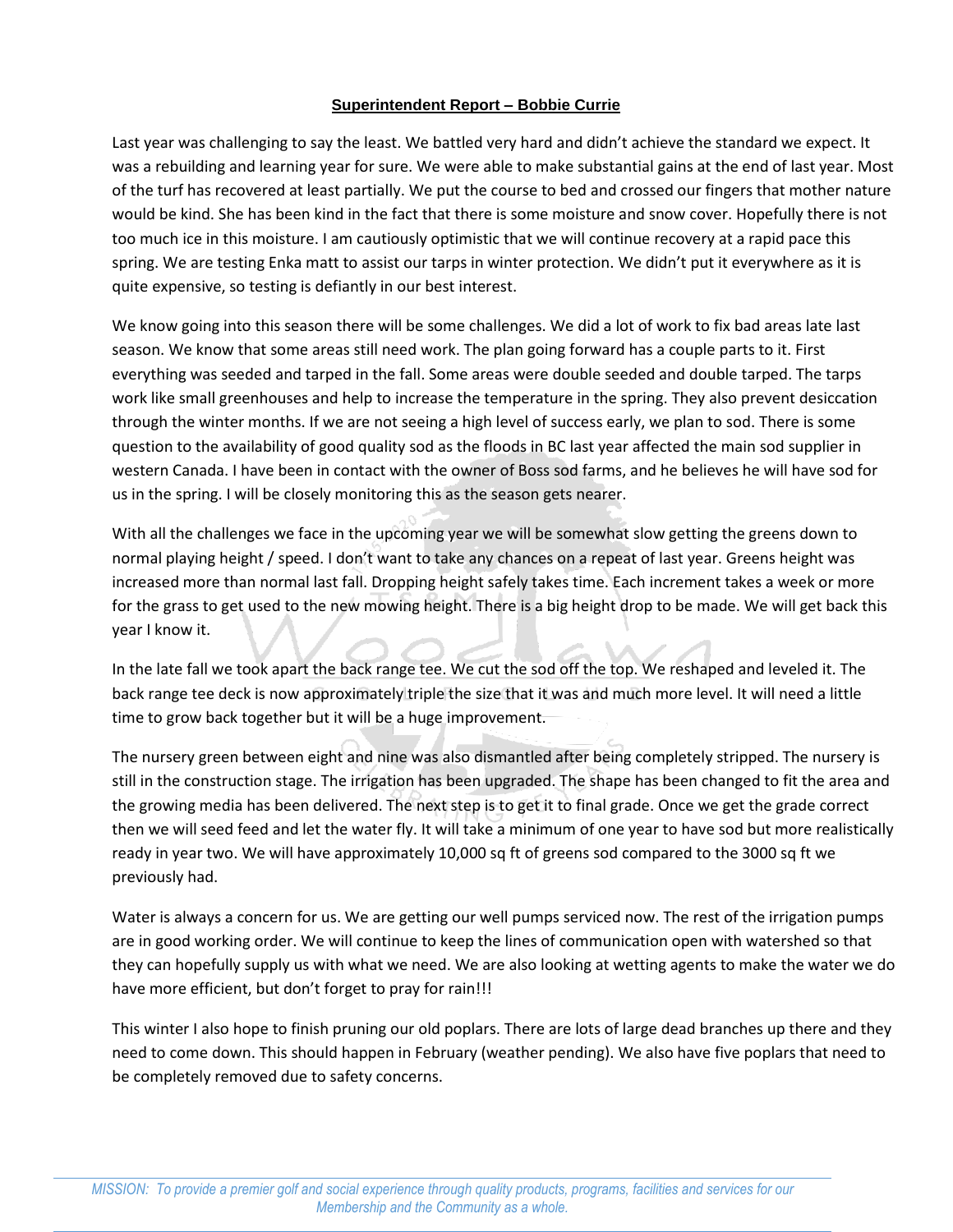Now that all the tough stuff is out of the way I have a couple positives. We are getting some volunteer help to look after our new trees. We have also hired a lady to take over our flower and flower beds. We will retain most of our staff again. There will be a few new staff members as it looks like three people will be moving on. Jared is currently attending turf school at Olds College, so I look forward to some new ideas. He is excited to take on some new challenges as well.

There is not too much winter left so shine up the clubs or get new ones and we will see you on the course soon.

Thanks,

Bobbie Currie, AGS. Superintendent

## **2021 Head Professional Report – Amanda Minchin**

 $\begin{array}{c} \square \end{array}$ 

**B** 

# **Highlights**

## **Club Champions**

Men - Ryan Stovin Men's Net – Mark Spencer Ladies' - Roxanne Willerth Sr Ladies' – Roxanne Willerth Sr. Men – Bryan Dew Sr. Men Net – Trevor Gessner

## **Junior Club Championship**

Junior Boys Overall - Connor Spencer Junior Boys 13 & under – Boston Tait Junior Boys 10 & under – Brooks Cote

# **Holley/Hawkes Champions** – Ryan Stovin and Erik McKersie

 $\cap$ 

# **Thank you to Power Tech Industries for your continued sponsorship of our popular couples' tournament**

2ball Alternate Shot Tourney – Joyce and Clay Kuchinka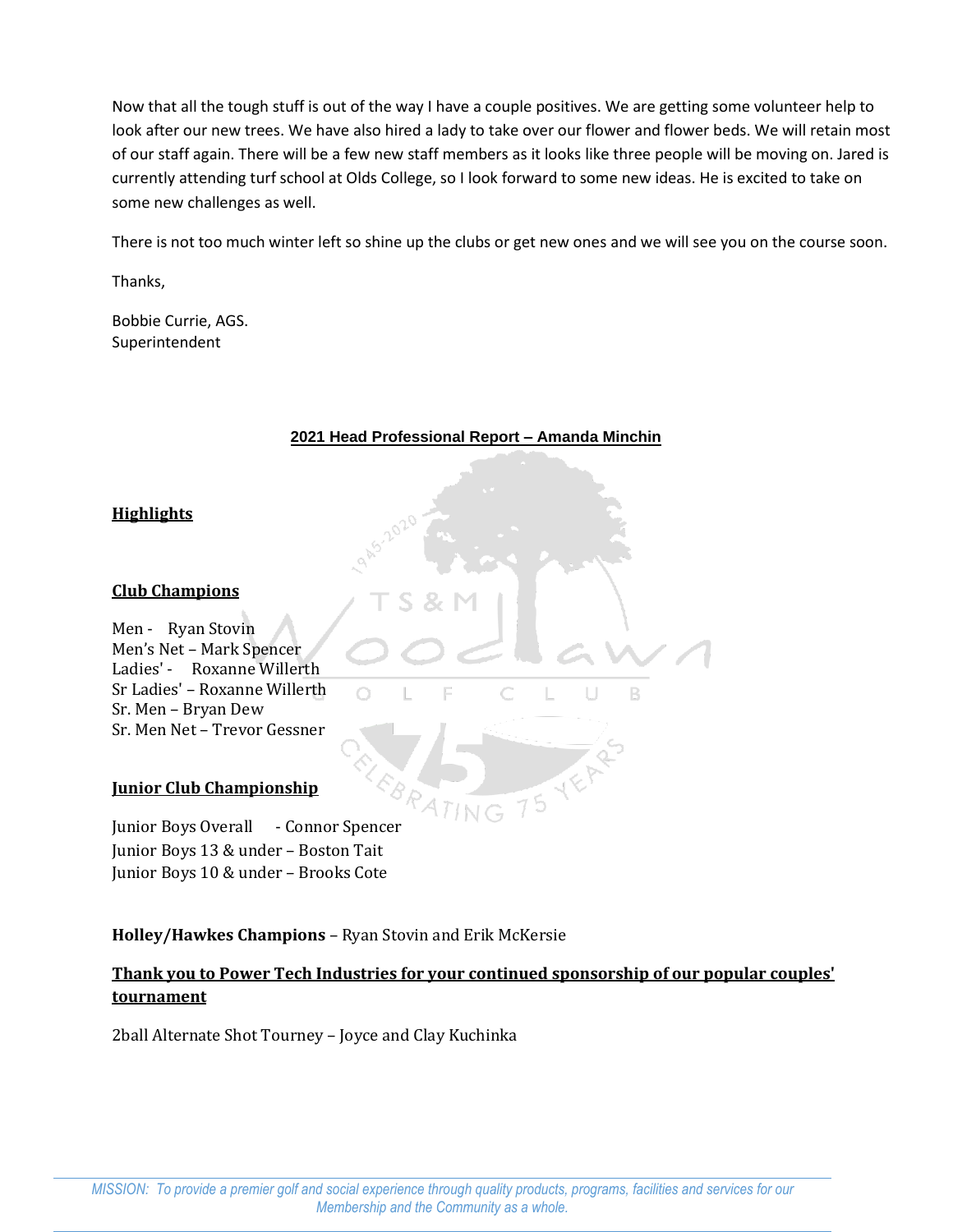# **Thank you to FrameTech for your sponsorship of our August Classic**

August Classic Men – Daryl Donovan August Classic Ladies' - Roxanne Willerth August Classic Senior Men - Rick Hallberg

Price Property Management Horse Race – Carson Harcourt

**BIG THANK YOU** to our sponsors who make our Men's and Ladies' Nights possible, as well as our club events! Also, THANK YOU to our volunteers who helped with the Maple Leaf Junior Tour Event in May, Frametech Classic and our Club Windup in October!

Thank you to the entire Golf Shop and Back Shop Team for their hard work in 2021. The season started early in March with the driving range opening mid month and without many rain days, the staff put in a lot of hours!

# **Junior Golf Highlights**

- Implemented our first year of Birdie Basics camps in February for ages 3-6 year olds
- Had 32 kids participate and are looking at increasing that for this year
- Wednesday Junior mornings were again a big hit! Thank you to Kaila Jutras for volunteering her time to help organize these days.
- Each week averaged 40 50 kids, ages 4 to 16
- The new 3 hole Family Loop was very popular and was utilized by over 200 kids and many families
- Thank you to Techmation for sponsoring for free golf for all kids on the Family Loop this past season
- We held the 38<sup>th</sup> Annual Parent-Child Tourney in September 4 Big THANK YOU to Rick Rohatyn and Eldon Rondeau for their continued support in keeping this event alive!
- Ryan Chernoff won Gold at the Saskatchewan High Schools Athletic Association with rounds of 74, 68
- Jace Carlisle is playing NCAA Div 2 golf at Post University in Waterbury, Connecticut
- Chase Gedak is playing NCAA Div 2 golf at University of Arkansas Monticello
- Jayden Dudas is playing for Medicine Hat College

Amander Nechi

Amanda Minchin PGA of Canada, Class "A" General Manager & Head Professional TS&M Woodlawn Golf Club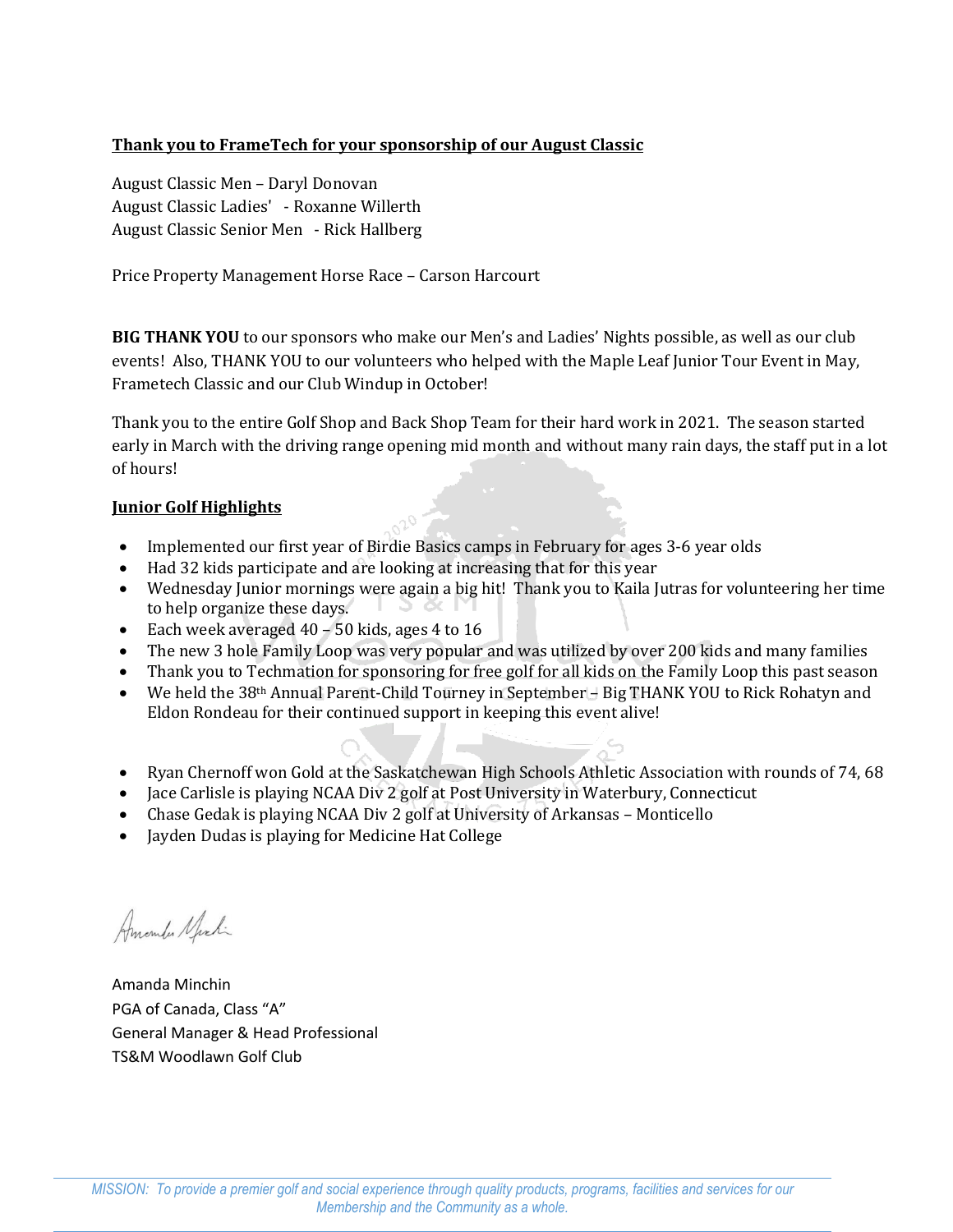## **Food and Beverage Report – Tracey Tuchscherer**

2021 Season was a different kind of year for all of us, with all the new rules and regulations that had to take place, I believe the food and beverage team handled it the best we could. We seemed busier for lunches and suppers, even with everything going on there were a lot that continued to support us. We still catered to the mines, as well as every Friday the city crew continued to bring in 10-12 people every Friday. We saw a huge increase in campers coming for breakfast, lunch, or supper, as well as way more take out then previous. The Food and Beverage team did not go fully staffed this year we ran with only 6 servers, and 4 cooks. We are hoping this coming year is different.

Unfortunately, we could not hold our Mother's Day buffet that has always been a huge success for our club, hoping next year to continue our old tradition. With opening later this year then prior years was very different, from only Takeout at the beginning to only 60 people sure changed a lot, we missed the men's nights, ladies Nights, Couples nights as well as all the tournaments. But we were busier than I anticipated we would be which was great  $\circled{c}$ .

With postponing numerous weddings till this year and 2022, I anticipate a busy year this year if we are allowed the number of people.

We had great feed back on having our Beer cart out Dailey, unless the weather was horrible, and we will continue to have it out every day this upcoming year as well.

We have changed a few things for next year, I have added new items to our menu, and will continue having a daily lunch special, With the increase of alcohol we will be raising our prices a quarter on all liquor.

Most of the food and beverage team will be coming back, except for one server, I will be hiring a couple servers as well as cooks depending on the rules and regulations.

For me personally, just like every year other year, we had some hurdles to jump, but with the great communication between all managers, we continued to jump all of them as a team. I am very excited to work along side with Amanda, Bob, Alanah and see what 2022 has instore for us. Thank you to all the staff, board of directors, and our members for continuing to support me as the food and beverage Manager, I look forward to seeing you all very soon  $\circ$ .

Tracey Tuchscherer, Food and Beverage Manager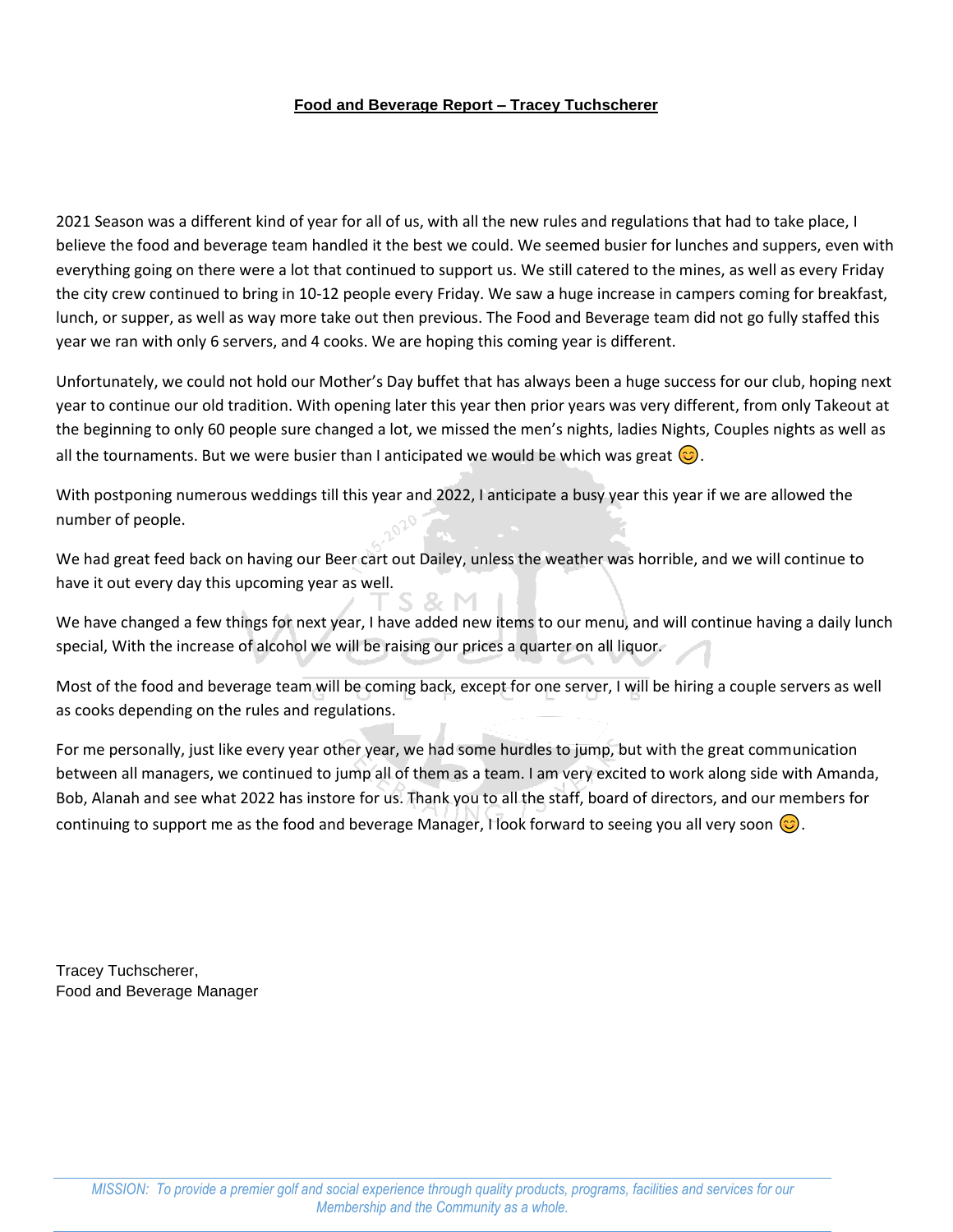## **Treasurer Report – Kim Morrissey**

2021 was, overall, a much better year than 2020 for course income and covid-19 restrictions. Management and staff did an amazing job getting the course and clubhouse ready and operational this year! The golf course continued to see booked tee sheets.

Management and staff continued to be very diligent and mindful of keeping costs to a minimum without affecting the quality of service and products we provide.

We continued to take advantage of the Federal and Provincial programs including the Canada Emergency Wage Subsidy (CEWS), the Canada Emergency Business Account (CEBA), Government of Saskatchewan and Golf Saskatchewan. We received \$112,000 from these programs. Without the help of these programs we would have incurred a net loss.

Revenues are up in all areas from the previous year by \$139k (7.2%). Covid-19 restrictions were more lenient and allowed more access to Food & Beverage and the Golf Shop.

Donations for bench sign and hole sign were down slightly from previous year.

Daily green fees were down slightly from previous year 7%, but tournament rounds increased dramatically over 200% as well as club event increased 77%. Memberships had a slight increase of 10%. Rental cart advertising also increased 50%. Golf course operation expenses were up due to the course conditions being very dry and the ongoing maintenance of the greens.

The Golf Shop also had an overall increase in sales of 64%. Merchandise sales were up 66% and club rentals and storage were up 10%. Driving range sales were also up 74%. Daily power cart rentals were up 5% and tournament cart rentals up 66%.

Food & Beverage had an overall increase in sales of 37% and a slight profit this year. Many covid restrictions were amended to allow access to the restaurant resulting in a much better year. Daily food and alcohol sales increased 40% and a slight increase to catering, tournament and room rental/events of 8%.

We continue to have a healthy cash position. This is very positive, as having cash available will allow us to continue to operate next season, follow our strategic plan and continue to purchase capital items to maintain and improve our facilities.

Golf shop and food & beverage inventories are kept at minimal/average levels for year end.

Major capital expenses this year included a new rental cart fleet and a new computer for the golf shop. The maintenance department received two greens mowers and completed three bridge replacements.

As for new long-term debt or capital lease obligations, we received an additional Canada Emergency Business Account (CEBA) loan of \$20k and must repay \$10k of it by December 31, 2022 with no interest due (or by December 2025 with 5% interest accrued and payable monthly). The total CEBA loan to repay is \$40,000. We repaid just over \$86k of our existing debt. We have been very successful in repaying our debt and have paid one mortgage in full this year, the other mortgage matures in 2026.

I would like to close my report by thanking our management and staff for all they do to make our club safe and successful and to all our members for their continued support.

Kim Morrissey Treasurer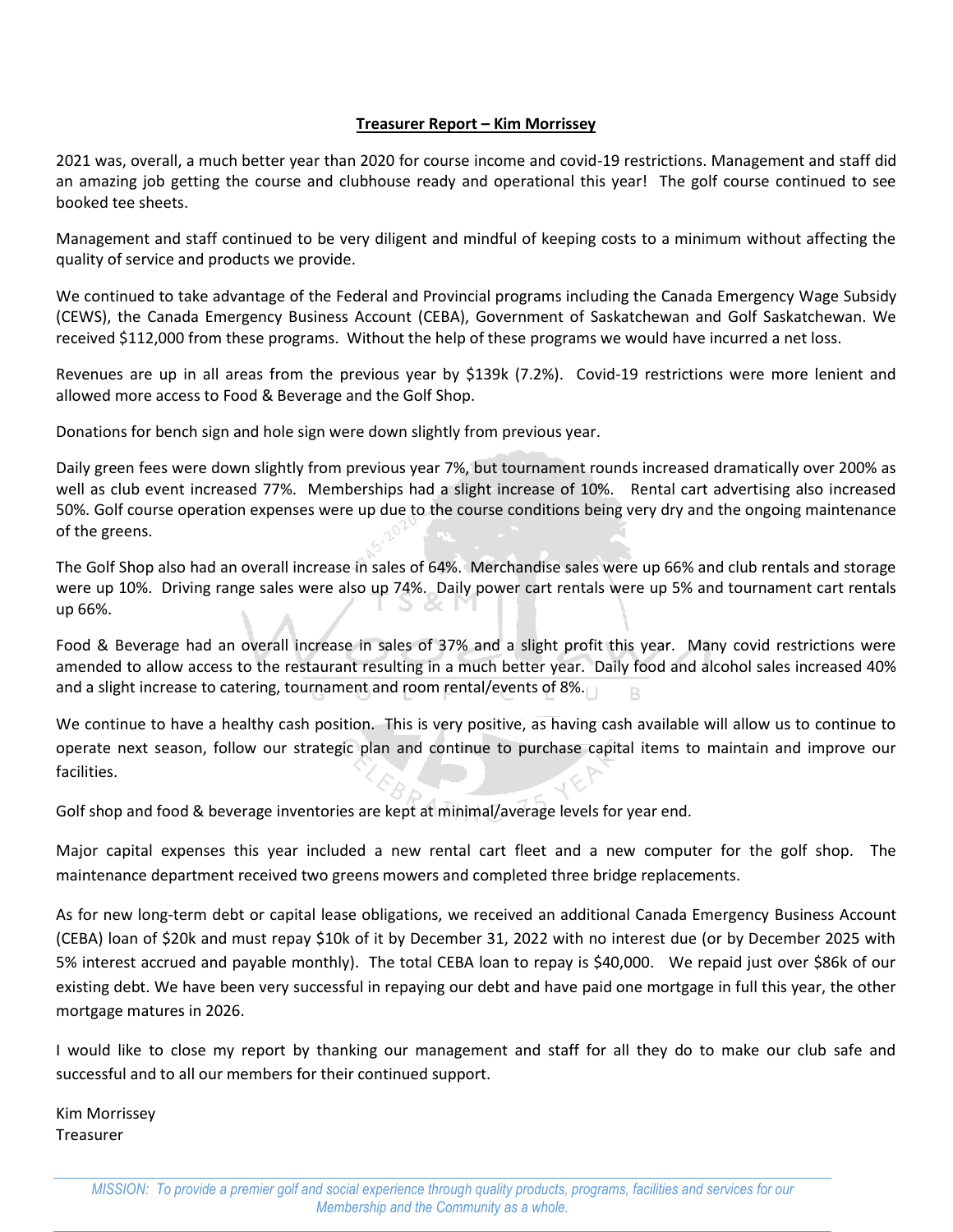# **2022 BUDGET Combined Operations Summary TS&M Woodlawn Golf Club**

| <b>Account</b>             | 2019 Actual     |                           | 2020 Actual |                       | 2021 Actual | 2022 Budget     |
|----------------------------|-----------------|---------------------------|-------------|-----------------------|-------------|-----------------|
| <b>Revenue</b>             |                 |                           |             |                       |             |                 |
| <b>ADMINISTRATION</b>      | \$<br>259,804   | \$                        | 441,462     | \$                    | 198,984     | \$<br>52,500    |
| <b>COURSE OPERATIONS</b>   | \$<br>887,084   | \$                        | 775,808     | \$                    | 914,737     | \$<br>945,312   |
| <b>GOLF SHOP</b>           | \$<br>464,562   | \$                        | 384,825     | \$                    | 555,220     | \$<br>516,300   |
| <b>FOOD &amp; BEVERAGE</b> | \$<br>526,354   | \$                        | 322,630     | \$                    | 443,900     | \$<br>514,000   |
| <b>Total Revenue</b>       | \$<br>2,137,804 | \$                        | 1,924,725   | \$                    | 2,112,840   | \$<br>2,028,112 |
| <b>Expenses</b>            |                 |                           |             |                       |             |                 |
| <b>ADMINISTRATION</b>      | \$<br>442,551   | $\boldsymbol{\theta}$     | 303,145     | $\boldsymbol{\theta}$ | 415,309     | \$<br>217,150   |
| <b>COURSE OPERATIONS</b>   | \$<br>599,878   | $\frac{1}{2}$             | 452,993     | $\frac{1}{2}$         | 617,875     | \$<br>642,682   |
| <b>GOLF SHOP</b>           | \$<br>408,080   | \$                        | 345,259     | \$                    | 499,336     | \$<br>467,800   |
| <b>FOOD &amp; BEVERAGE</b> | \$<br>522,288   | $\boldsymbol{\mathsf{S}}$ | 359,593     | \$                    | 443,359     | \$<br>468,350   |
| <b>CAPITAL</b>             | \$<br>121,059   | $\sqrt[6]{\frac{1}{2}}$   | 35,406      | $\sqrt{3}$            | 261,830     | \$<br>221,143   |
| <b>Total Expenses</b>      | \$<br>2,093,856 | \$                        | 1,496,396   | \$                    | 2,237,709   | \$<br>2,017,125 |
| <b>Net Profit/(Loss)</b>   | \$<br>43,948    | \$                        | 428,329     | \$                    | (124, 869)  | \$<br>10,987    |
|                            |                 |                           |             |                       |             |                 |
| <b>NET PROFIT / (LOSS)</b> |                 |                           |             |                       |             |                 |

# **NET PROFIT / (LOSS)**

| <b>ADMINISTRATION</b>      | \$<br>(182, 748) | $\boldsymbol{\mathsf{\$}}$ | 138,316   | \$<br>(216, 326) | \$<br>(164,650)  |
|----------------------------|------------------|----------------------------|-----------|------------------|------------------|
| <b>COURSE OPERATIONS</b>   | \$<br>287,206    | \$                         | 322,815   | \$<br>296,862    | \$<br>302,630    |
| <b>GOLF SHOP</b>           | \$<br>56,482     | \$                         | 39,566    | \$<br>55,884     | \$<br>48,500     |
| <b>FOOD &amp; BEVERAGE</b> | \$<br>4,066      | \$                         | (36,962)  | \$<br>541        | \$<br>45,650     |
| <b>CAPITAL</b>             | \$<br>(121,059)  | \$                         | (35, 406) | \$<br>(261, 830) | \$<br>(221, 143) |
|                            | \$<br>43,948     | \$                         | 428,329   | \$<br>(124, 869) | \$<br>10,987     |

# **LOANS**

Back 9 mortgage \$147,192.09 Clubhouse mortgage **Paid off**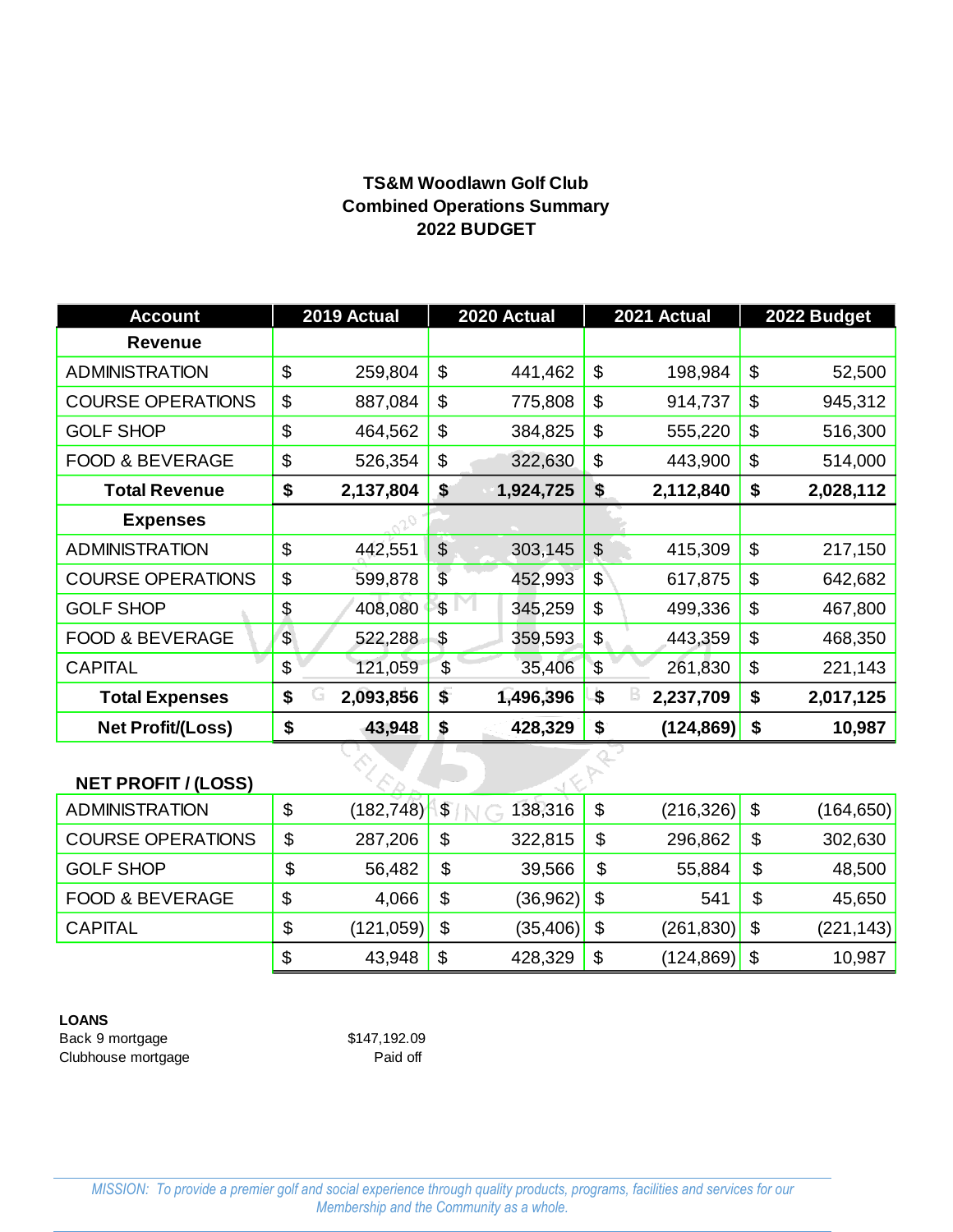## **TS&M Woodlawn Golf Club Administration Operations BUDGET**

| <b>Account</b>                      | 2019 Actual          | 2020 Actual     |              | 2021 Actual     |      | 2022 Budget     |
|-------------------------------------|----------------------|-----------------|--------------|-----------------|------|-----------------|
| Revenue                             |                      |                 |              |                 |      |                 |
| <b>ADMINISTRATION</b>               |                      |                 |              |                 |      |                 |
| <b>DONATIONS</b>                    |                      |                 |              |                 |      |                 |
| MEMORIAL WALL INCOME                | \$<br>2,000.00       | \$<br>5,000.00  | \$           |                 | \$   | 5,000.00        |
| <b>BENCH SIGN INCOME</b>            | \$<br>11,661.69      | \$<br>9,000.00  | \$           | 9,000.00        | \$   | 10,000.00       |
| <b>HOLE SIGN INCOME</b>             | \$<br>15,876.42      | \$<br>3,565.39  | \$           | 19,257.67       | \$   | 6,000.00        |
| NAMING RIGHTS INCOME                | \$<br>50,000.00      | \$<br>25,000.00 | \$           | 41,666.67       | \$   | 25,000.00       |
| DONATIONS (4550/ADM/)               | \$                   | \$              | \$           | 200.00          | \$   | 1,000.00        |
| WORK IN KIND DONATIONS (4560/ADM//) | \$<br>3,990.00       | \$<br>3,740.00  | \$           |                 | $$-$ |                 |
| <b>Total DONATIONS</b>              | \$<br>83,528.11      | \$<br>46,305.39 | \$           | 70,124.34       | \$   | 47,000.00       |
| GAINS/LOSSES ON DISPOSAL            | \$<br>130,368.38     | \$104,716.61    | \$           | 9,990.00        | $$-$ |                 |
| <b>FUNDRAISERS</b>                  | \$<br>38,500.00      | \$              | \$           |                 | $$-$ |                 |
| <b>GRANTS</b>                       | \$<br>3,011.00       | \$287,659.15    | \$           | 115,459.29      | \$   | 2,000.00        |
| INTEREST & COMMISSIONS IN           | \$<br>4,371.27       | \$<br>2,780.52  | \$           | 3,409.96        | $$-$ |                 |
| <b>NSF INCOME</b>                   | \$<br>25.00          | \$              | \$           |                 | \$   | 3,500.00        |
| <b>TRANSFER FROM RESERVES</b>       | \$                   | \$              | \$           |                 | $$-$ |                 |
| <b>Total ADMINISTRATION</b>         | \$259,803.76         | \$441,461.67    |              | \$198,983.59    | \$   | 5,500.00        |
| <b>Total Revenue</b>                | \$259,803.76         | \$441,461.67    | $\mathbf{s}$ | 198,983.59      | \$   | 52,500.00       |
| <b>Expenses</b>                     |                      |                 |              |                 |      |                 |
| <b>ADMINISTRATION</b>               |                      |                 |              |                 |      |                 |
| <b>MEMORIAL WALL</b>                | \$<br>746.65         | \$<br>927.50    | \$           | $\blacksquare$  | \$   | 1,000.00        |
| <b>AUTOMOBILE</b>                   | \$<br>1,531.27       | \$<br>1,736.38  | \$           | 1,147.47        | \$   | 2,000.00        |
| <b>ACCOUNTING</b>                   | \$<br>16,906.72      | \$<br>3,242.83  | \$           | 11,322.00       | \$   | 12,500.00       |
| PLAYER ASSISTANCE-DEVELOP           | \$                   | \$<br>Turki     | \$           |                 |      | \$-             |
| <b>AFFILIATION FEES</b>             | \$<br>14,901.98      | \$<br>13,796.64 | \$           | 14,004.85       | \$   | 15,000.00       |
| <b>INSURANCE</b>                    | \$<br>17,414.40      | \$105,971.91    | \$           | 19,352.42       | \$   | 33,000.00       |
| <b>HOUSE COMMITTEE</b>              | \$<br>655.65         | \$<br>1,909.64  | \$           | 712.86          | \$   | 2,000.00        |
| OFFICE SUPPLIES                     | \$<br>3,936.99       | \$<br>4,553.13  | \$           | 5,432.72        | \$   | 4,800.00        |
| COVID-19                            | \$                   | \$<br>3,205.63  | \$           | 967.41          |      | \$-             |
| <b>CELL PHONE</b>                   | \$<br>3,369.88       | \$<br>4,035.66  | \$           | 3,353.17        | \$   | 3,500.00        |
| <b>TELEPHONE AND FAX</b>            | \$<br>3,079.21       | \$<br>2,864.87  | \$           | 2,742.90        | \$   | 3,000.00        |
| WOODLAWN REGIONAL PARK LE           | \$<br>$\blacksquare$ | \$<br>6,000.00  | \$           | 3,000.00        | \$   | 3,000.00        |
| <b>UTILITIES</b>                    | \$<br>17,572.90      | \$<br>16,014.46 | \$           | 18,034.66       | \$   | 20,000.00       |
| <b>WEBSITE</b>                      | \$<br>16,490.57      | \$<br>15,773.27 | \$           | 10,834.73       | \$   | 6,000.00        |
| POS SYSTEM                          | \$<br>8,000.00       | \$<br>8,000.00  | \$           | 8,400.00        | \$   | 8,500.00        |
| <b>ADVERTISING</b>                  | \$<br>15,634.00      | \$<br>20,922.11 | \$           | 18,035.43       | \$   | 8,000.00        |
| JUNIOR DEVELOPMENT                  | \$                   | \$<br>151.58    | \$           | 1,012.19        |      | \$-             |
| <b>HOLE SIGN REPAIRS</b>            | \$<br>1,500.00       | \$              | \$           | 39.75           | \$   | 1,500.00        |
| PROFESSIONAL DEVELOPMENT            | \$                   | \$              | \$           |                 | \$   | 250.00          |
| <b>WAGES &amp; BENEFITS</b>         | \$<br>74,494.26      | \$<br>53,226.18 | \$           | 59,114.48       | \$   | 60,000.00       |
| CAPITAL ASSET AMORTIZATIO           | \$<br>194,532.27     | \$              | \$           | 203,876.91      |      | \$-             |
| <b>BAD DEBT</b>                     | \$                   | \$              | \$           |                 |      | $$-$            |
| <b>BANK CHARGES</b>                 | \$<br>42,062.04      | \$<br>33,075.36 | \$           | 33,925.15       | \$   | 27,600.00       |
| <b>BACK NINE INTEREST</b>           | \$<br>9,722.58       | \$<br>7,738.16  | \$           | 5,697.47        | \$   | 5,500.00        |
| <b>Total ADMINISTRATION</b>         | \$<br>442,551.37     | \$303,145.31    | \$           | 415,309.10      | \$   | 217,150.00      |
| <b>Total Expenses</b>               | \$442,551.37         | \$303,145.31    |              | \$415,309.10    |      | \$217,150.00    |
| Net Profit/(Loss)                   | \$(182, 747.61)      | \$138,316.36    |              | \$(216, 325.51) |      | \$(164, 650.00) |

*MISSION: To provide a premier golf and social experience through quality products, programs, facilities and services for our Membership and the Community as a whole.*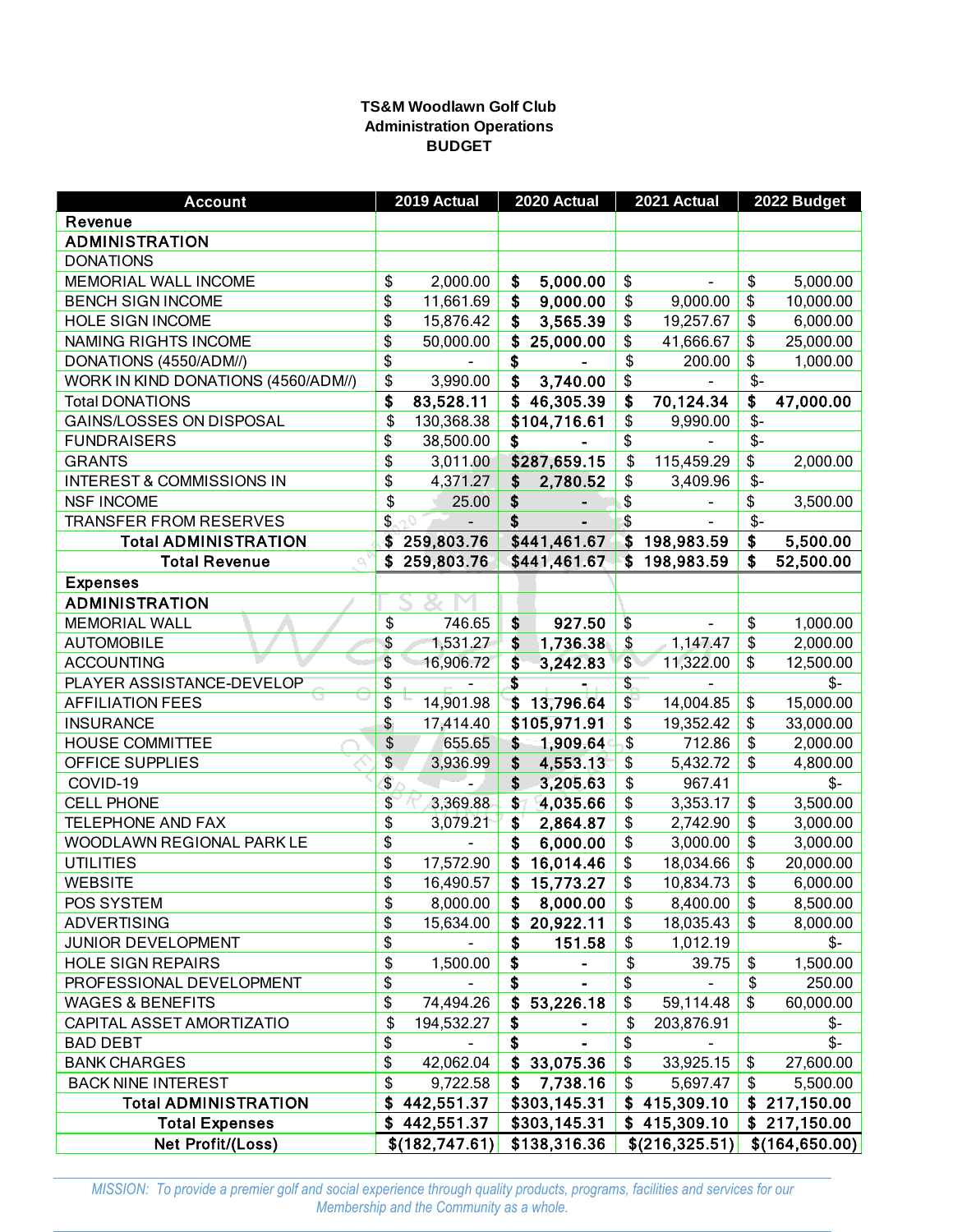#### **BUDGET Golf Course Operations TS&M Woodlawn Golf Club**

| <b>Account</b>                      | 2019 Actual                          | 2020 Actual                            | 2021 Actual             | 2022 Budget                    |
|-------------------------------------|--------------------------------------|----------------------------------------|-------------------------|--------------------------------|
| Revenue                             |                                      |                                        |                         |                                |
| <b>COURSE OPERATIONS</b>            |                                      |                                        |                         |                                |
| <b>ADVERTISING</b>                  |                                      |                                        |                         |                                |
| BEVERAGE CART ADS                   | \$                                   | 3,500.00                               | \$                      | 7,000.00                       |
|                                     | 1,863.34                             | \$                                     | 3,500.00                | \$                             |
| RENTAL CART ADS                     | $\overline{\$}$                      | \$                                     | $\overline{\$}$         | $\overline{\$}$                |
|                                     | 62,500.00                            | 62,859.87                              | 94,650.00               | 94,650.00                      |
| <b>SCORECARD ADS</b>                | \$                                   |                                        | \$                      | \$                             |
| <b>Total ADVERTISING</b>            | $\overline{\mathbf{S}}$<br>64,363.34 | \$66,359.87                            | \$98,150.00             | \$101,650.00                   |
| <b>GREEN FEES</b>                   |                                      |                                        |                         |                                |
| <b>DAILY</b>                        | \$                                   | 223,588.77                             | \$                      | \$                             |
|                                     | 189,880.20                           | \$                                     | 207,350.15              | 200,000.00                     |
| <b>TOURNAMENT</b>                   | \$                                   | 21,828.40                              | \$                      | \$                             |
|                                     | 96,612.18                            | \$                                     | 66,853.65               | 90,000.00                      |
| <b>Total GREEN FEES</b>             | \$286,492.38                         | \$245,417.17                           | \$274,203.80            | $\frac{1}{2}$ 290,000.00       |
| <b>LOCKERS</b>                      | \$                                   | 714.30                                 | 1,371.43                | \$                             |
|                                     | 1,800.00                             | \$                                     | \$                      | 1,800.00                       |
| <b>MEMBERSHIPS</b>                  |                                      |                                        |                         |                                |
| <b>ADULT</b>                        | \$                                   | 318,476.23                             | 327,225.30              | \$                             |
|                                     | 320,717.50                           | \$                                     | \$                      | 327,225.00                     |
| <b>COUPLES</b>                      | \$                                   | \$                                     | \$                      | \$                             |
|                                     | 82,000.00                            | 72,102.28                              | 95,439.20               | 95,439.00                      |
| JUNIOR - AFFILIATED                 | $\overline{\mathcal{L}}$             | \$                                     | \$                      | \$                             |
|                                     | 6,589.35                             | 9,255.56                               | 11,299.00               | 11,299.00                      |
| JUNIOR - NON-AFFILIATED             | $\overline{\$}$                      |                                        | $\overline{\$}$         | $\overline{\$}$                |
|                                     | \$                                   |                                        |                         | \$                             |
| <b>STUDENT</b>                      | 11,992.50                            | 15,024.02<br>$\boldsymbol{\mathsf{s}}$ | \$<br>22,370.36         | 15,399.00<br>\$                |
| <b>Total MEMBERSHIPS</b>            | \$423,099.35                         | \$415,572.39                           | \$456,333.86            | 449,362.00                     |
| <b>CLUB EVENTS</b>                  | 109,738.74                           | 45,959.15                              | 81,234.86               | \$                             |
|                                     | \$                                   | \$                                     | \$                      | 100,000.00                     |
| <b>TRACKAGE</b>                     | \$                                   | 2,499.89                               | \$                      | \$                             |
|                                     | 3,389.84                             | \$                                     | 3,443.04                | 2,500.00                       |
| <b>Total COURSE OPERATIONS</b>      | \$887,083.65                         | \$775,808.47                           | \$914,736.99            | \$945,312.00                   |
| <b>Total Revenue</b>                | \$887,083.65                         | \$775,808.47                           | \$914,736.99            | \$945,312.00                   |
| <b>Expenses</b>                     |                                      |                                        |                         |                                |
| <b>COURSE OPERATIONS</b>            |                                      |                                        |                         |                                |
| <b>CART PATHS</b>                   | \$                                   | \$                                     | \$                      | \$                             |
|                                     | $\mathcal{L}_{\mathcal{A}}$          | 91.14                                  | 265.00                  | $\blacksquare$                 |
| <b>CLUB EVENTS</b>                  | \$                                   | \$                                     | \$                      | $\mathsf{S}^-$                 |
|                                     | 110,135.34                           | 45,463.47                              | 78,914.22               | 100,000.00                     |
| <b>GARBAGE DISPOSAL</b>             | $\overline{\mathcal{L}}$             | \$                                     | $\frac{3}{2}$           | \$                             |
|                                     | 1,903.29                             | 1,044.98                               | 1,345.50                | 2,000.00                       |
| <b>SEPTIC TANK</b>                  | \$                                   | \$                                     | \$                      | \$                             |
|                                     | 200.00                               | 344.41                                 | 192.78                  | 400.00                         |
| <b>SHED REPAIRS</b>                 | \$                                   | \$                                     | \$                      | \$                             |
|                                     | 23.81                                | 64.00                                  | 180.91                  | 500.00                         |
| <b>SUPPLIES AND MAINTENAN</b>       |                                      |                                        |                         |                                |
| <b>AGGREGATES</b>                   | \$<br>$\overline{\phantom{a}}$       |                                        | \$                      | \$<br>$\overline{\phantom{a}}$ |
| <b>COURSE IMPROVEMENTS</b>          | \$                                   |                                        | \$<br>$\sim$ 795.11     | \$                             |
| <b>COURSE SUPPLIES</b>              | $\overline{\$}$                      | $\mathfrak{s}$                         | $\frac{1}{2}$           | $\overline{\mathfrak{s}}$      |
|                                     | 9,510.04                             | 6,310.57                               | 17,375.00               | 17,000.00                      |
| <b>EQUIPMENT LEASE</b>              | \$                                   |                                        | $\overline{\mathbf{3}}$ | $\overline{\$}$                |
| <b>EQUIPMENT R&amp;M</b>            | \$                                   | \$                                     | $\overline{\$}$         | $\overline{\$}$                |
|                                     | 14,107.76                            | 14,274.81                              | 21,429.78               | 20,000.00                      |
| <b>EQUIPMENT RENTALS</b>            | \$                                   | \$                                     | \$                      | \$                             |
|                                     | 467.33                               | $-1,799.37$                            | 6,606.56                | 5,000.00                       |
| <b>FERTILIZER</b>                   | \$                                   | 31,059.61                              | \$                      | \$                             |
|                                     | 35,221.27                            | \$                                     | 34,302.75               | 40,000.00                      |
| <b>FREIGHT</b>                      | \$                                   | \$                                     | \$                      | \$                             |
|                                     | 87.87                                | 162.09                                 | 68.47                   | 500.00                         |
| FUEL & OIL                          | $\overline{\$}$                      | \$                                     | \$                      | $\overline{\$}$                |
|                                     | 26,752.23                            | 20,396.15                              | 20,193.97               | 32,000.00                      |
| GRASS, SEED & SOD                   | \$                                   | \$                                     | \$                      | \$                             |
|                                     | 1,757.18                             | 2,894.91                               | 12,481.33               | 5,000.00                       |
| <b>GRAVEL</b>                       | \$                                   | \$                                     | \$                      | \$                             |
| <b>IRRIGATION &amp; DRAINAGE</b>    | \$                                   | \$                                     | \$                      | \$                             |
|                                     | 18,733.00                            | 7,366.94                               | 10,048.88               | 18,000.00                      |
| OFFICE SUPPLIES - MAINTEN           | $\overline{\$}$<br>215.01            | \$                                     | \$<br>68.12             | \$<br>800.00                   |
| <b>PESTICIDES</b>                   | \$                                   | \$                                     | \$                      | \$                             |
|                                     | 15,326.15                            | 19,112.65                              | 28,865.09               | 33,982.00                      |
| SHOP TOOLS                          | $\overline{\mathfrak{s}}$            | \$                                     | \$                      | \$                             |
|                                     | 776.79                               | 1,013.24                               | 624.97                  | 2,000.00                       |
| SOIL                                | \$<br>$\overline{a}$                 | \$                                     | \$                      | \$                             |
| <b>SAND</b>                         | \$                                   | \$                                     | \$                      | \$                             |
|                                     | 7,001.87                             | 11,417.42                              | 13,323.88               | 12,000.00                      |
| TREES, SHRUBS, FLOWERS              | \$                                   | \$                                     | \$                      | \$                             |
|                                     | 8,338.75                             | 87.72                                  | 12,617.68               | 12,500.00                      |
| <b>Total SUPPLIES AND MAINTENAN</b> | \$138,295.25                         | \$115,895.48                           | \$178,801.59            | S<br>174,500.00                |
| PROFESSIONAL DEVELOPMENT            | \$                                   | \$                                     | \$                      | \$                             |
|                                     | 2,317.84                             | 495.00                                 | 872.00                  | 1,000.00                       |
| <b>WAGES &amp; BENEFITS</b>         | \$                                   | \$                                     | \$                      | \$                             |
|                                     | 347,002.54                           | 289,594.65                             | 357,303.07              | 340,000.00                     |
| <b>Total COURSE OPERATIONS</b>      | \$599,878.07                         | \$452,993.13                           | \$617,875.07            | \$<br>642,682.00               |
| <b>Total Expenses</b>               | \$599,878.07                         | \$452,993.13                           | \$617,875.07            | \$<br>642,682.00               |
| <b>Net Profit/(Loss)</b>            | \$287,205.58                         | \$322,815.34                           | \$296,861.92            | \$302,630.00                   |
|                                     |                                      |                                        |                         |                                |

*MISSION: To provide a premier golf and social experience through quality products, programs, facilities and services for our Membership and the Community as a whole.*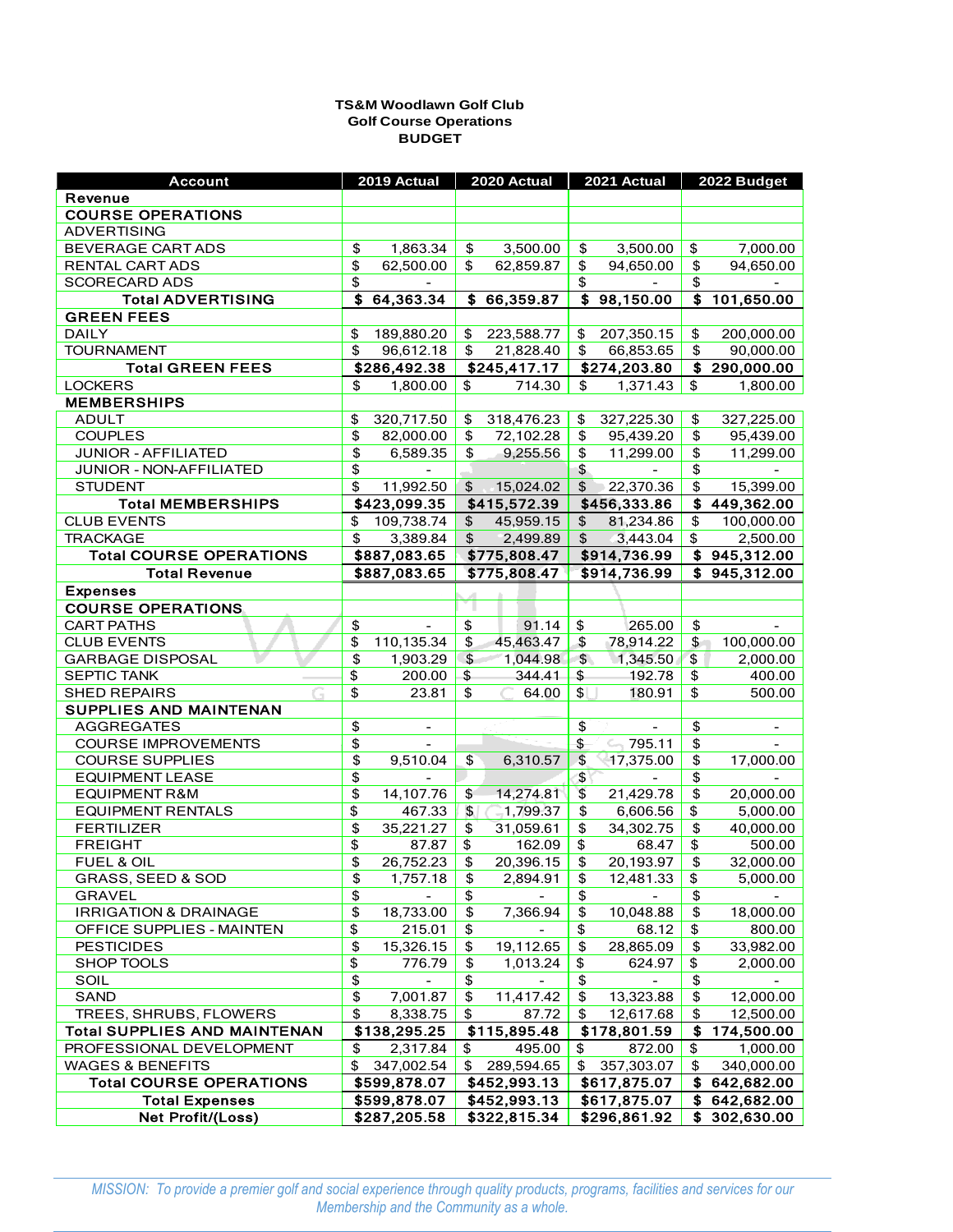# **TS&M Woodlawn Golf Club Golf Shop Operations BUDGET**

| <b>Account</b>                  |                          | 2019 Actual | 2020 Actual     |                           | 2021 Actual  |                 | 2022 Budget  |
|---------------------------------|--------------------------|-------------|-----------------|---------------------------|--------------|-----------------|--------------|
| Revenue                         |                          |             |                 |                           |              |                 |              |
| <b>GOLF SHOP</b>                |                          |             |                 |                           |              |                 |              |
| <b>MERCHANDISE SALES</b>        | \$                       | 261,716.49  | \$198,440.68    | \$                        | 328,727.18   | \$              | 290,000.00   |
| <b>CART SHED RENTAL</b>         | \$                       | 96,231.17   | \$<br>93,404.87 | \$                        | 98,041.43    | \$              | 104,000.00   |
| <b>CLUB RENTALS</b>             | \$                       | 1,608.94    | \$<br>912.96    | \$                        | 1,398.94     | \$              | 2,000.00     |
| <b>CLUB STORAGE</b>             | \$                       | 13,200.03   | \$<br>6,001.89  | \$                        | 11,700.00    | \$              | 14,300.00    |
| <b>DRIVING RANGE</b>            | \$                       | 24,008.59   | \$<br>18,441.17 | \$                        | 32,023.97    | \$              | 27,000.00    |
| <b>GAS SALES</b>                | \$                       | 9,832.90    | \$<br>7,680.80  | \$                        | 12,357.21    | \$              | 10,000.00    |
| <b>POWER CART RENTALS</b>       |                          |             |                 |                           |              |                 |              |
| <b>DAILY</b>                    | \$                       | 46,934.99   | \$<br>58,808.08 | \$                        | 62,287.94    | \$              | 59,000.00    |
| <b>TOURNAMENT</b>               | $\overline{\mathcal{S}}$ | 11,029.11   | \$<br>1,134.16  | \$                        | 8,682.93     | \$              | 10,000.00    |
| <b>Total Power Cart Rental</b>  | \$                       | 57,964.10   | \$<br>59,942.24 | \$                        | 70,970.87    | \$              | 69,000.00    |
| <b>Total GOLF SHOP REVENUE</b>  | \$                       | 464,562.22  | \$384,824.61    |                           | \$555,219.60 |                 | \$516,300.00 |
| <b>Expenses</b>                 |                          |             |                 |                           |              |                 |              |
| <b>GOLF SHOP</b>                |                          |             |                 |                           |              |                 |              |
| <b>MERCHANDISE</b>              | \$                       | 185,253.42  | \$146,602.22    | \$                        | 241,113.61   | \$              | 203,000.00   |
| <b>GARBAGE DISPOSAL</b>         | \$                       | $-1,903.30$ | \$<br>1,071.92  | \$                        | 1,399.36     | \$              | 1,000.00     |
| <b>UTILITIES</b>                | \$                       | 10,333.71   | \$<br>9,653.43  | \$                        | 9,192.23     | \$              | 10,000.00    |
| <b>SEPTIC TANK</b>              | \$                       | 9,651.40    | \$<br>4,325.86  | \$                        | 6,943.09     | \$              | 6,500.00     |
| <b>R&amp;M GOLF SHOP BLDG</b>   | \$                       | 9,631.46    | \$<br>730.69    | \$                        | 12,240.67    | \$              | 5,000.00     |
| GAS                             | $\overline{\mathcal{S}}$ | 6,599.25    | \$<br>6,715.47  | $\boldsymbol{\mathsf{S}}$ | 9,694.26     | \$              | 8,000.00     |
| RENTAL CART LEASE & REPAI       | \$                       | 2,704.96    | \$<br>2,304.91  | \$                        | 7,347.05     | \$              | 3,500.00     |
| <b>RANGE</b>                    | \$                       | 1,997.75    | \$<br>974.97    | \$                        | 653.73       | \$              | 2,500.00     |
| <b>MEMBER BENEFITS</b>          | $\overline{\$}$          |             | \$              | \$                        | 500.00       | $\overline{\$}$ | 500.00       |
| <b>OFFICE</b>                   | $\overline{\$}$          | 7,648.29    | \$<br>5,631.72  | \$                        | 6,879.91     | \$              | 7,000.00     |
| <b>BUYING SHOW</b>              | \$                       | 916.71      | \$<br>606.00    | \$                        | 461.24       | \$              | 1,200.00     |
| PROFESSIONAL DEVELOPMENT        | \$                       | 2,484.65    | \$<br>3,169.50  | \$                        | 1,875.16     | \$              | 3,000.00     |
| <b>WAGES</b>                    |                          |             |                 |                           |              |                 |              |
| <b>BACK SHOP</b>                | \$                       | 14,124.34   | \$<br>20,899.41 | \$                        | 24,157.90    | \$              | 21,000.00    |
| <b>GOLF SHOP</b>                | \$                       | 155,475.98  | \$142,924.22    | \$                        | 176,946.02   | \$              | 195,600.00   |
| <b>Total WAGES</b>              | \$                       | 169,600.32  | \$163,823.63    |                           | \$201,103.92 |                 | \$216,600.00 |
| <b>CASH OVER/SHORT</b>          | \$                       | (645.27)    | \$<br>(351.46)  | \$                        | (68.64)      | \$              |              |
| <b>Total GOLF SHOP EXPENSES</b> | \$                       | 408,079.95  | \$345,258.86    |                           | \$499,335.59 |                 | \$467,800.00 |
| Net Profit/(Loss)               | \$                       | 56,482.27   | \$<br>39,565.75 | \$                        | 55,884.01    | \$              | 48,500.00    |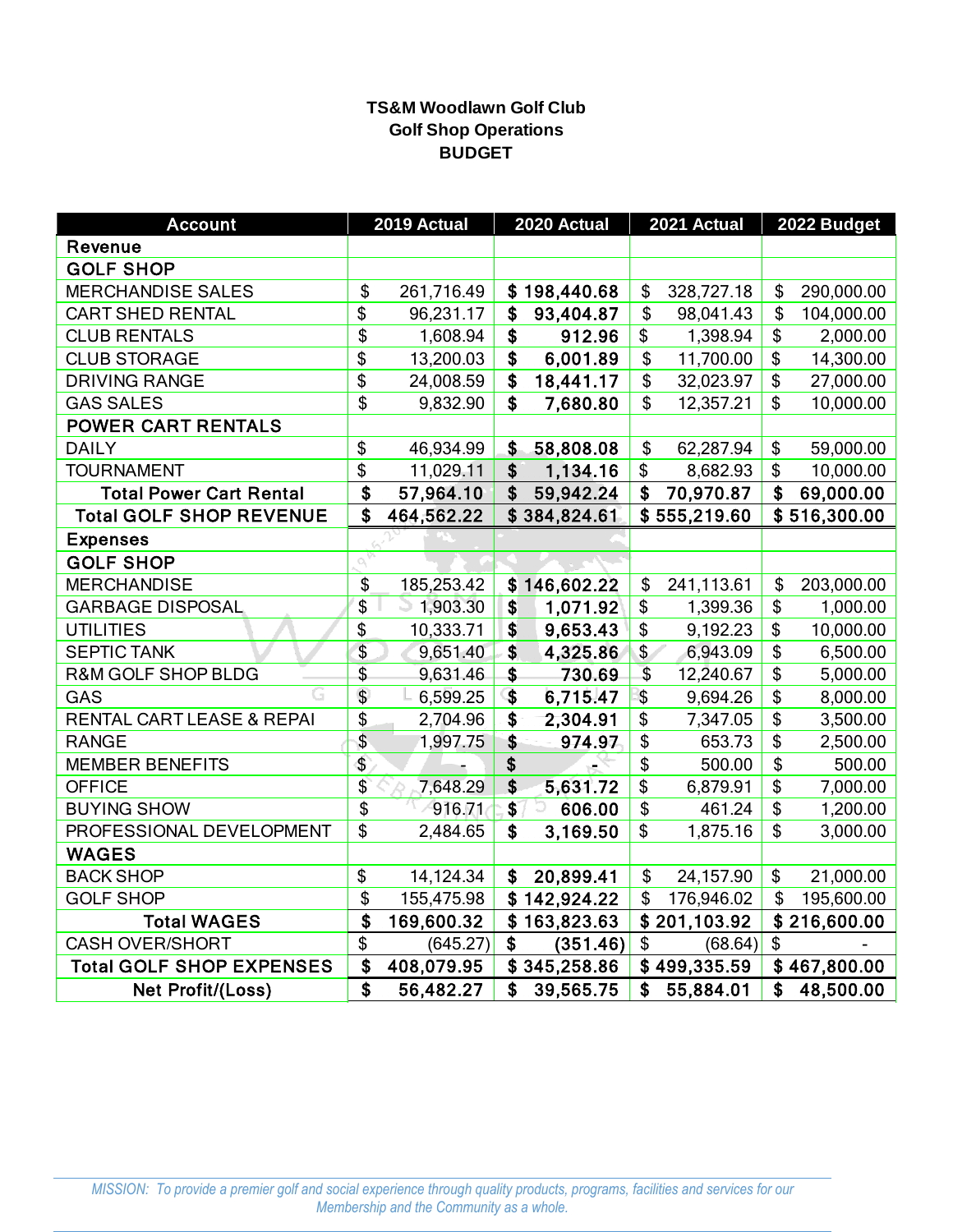# **TS&M Woodlawn Golf Club Food & Beverage Operations BUDGET**

| <b>Account</b>                      |                 | 2019 Actual |                           | 2020 Actual |                          | 2021 Actual  | 2022 Budget      |
|-------------------------------------|-----------------|-------------|---------------------------|-------------|--------------------------|--------------|------------------|
| Revenue                             |                 |             |                           |             |                          |              |                  |
| <b>FOOD &amp; BEVERAGE</b>          |                 |             |                           |             |                          |              |                  |
| <b>ALCOHOL SALES</b>                |                 |             |                           |             |                          |              |                  |
| <b>CATERING</b>                     | \$              |             | \$                        |             |                          |              |                  |
| <b>DAILY</b>                        | $\overline{\$}$ | 270,875.67  | \$                        | 168,588.79  | \$                       | 250,154.99   | \$<br>265,000.00 |
| <b>TOURNAMENT</b>                   | \$              |             | \$                        |             |                          |              | \$               |
| <b>Total ALCOHOL SALES</b>          | \$              | 270,875.67  | \$                        | 168,588.79  |                          | \$250,154.99 | \$<br>265,000.00 |
| <b>FOOD SALES</b>                   |                 |             |                           |             |                          |              |                  |
| <b>CATERING</b>                     | \$              | 39,428.30   | \$                        | 15,900.43   | \$                       | 10,344.00    | \$<br>30,000.00  |
| <b>DAILY</b>                        | \$              | 178,119.06  | \$                        | 123,032.75  | \$                       | 160,214.34   | \$<br>190,000.00 |
| <b>TOURNAMENT</b>                   | \$              | 24,247.39   | $\boldsymbol{\hat{s}}$    | 6,021.25    | \$                       | 19,434.15    | \$<br>25,000.00  |
| <b>Total FOOD SALES</b>             | \$              | 241,794.75  | \$                        | 144,954.43  |                          | \$189,992.49 | \$<br>245,000.00 |
| <b>ROOM RENTAL &amp; EVENTS</b>     | \$              | 13,683.66   | $\boldsymbol{\hat{s}}$    | 9,087.26    | \$                       | 3,752.52     | \$<br>4,000.00   |
| <b>Total Revenue</b>                | \$              | 526,354.08  | \$                        | 322,630.48  |                          | \$443,900.00 | \$<br>514,000.00 |
| <b>Expenses</b>                     |                 |             |                           |             |                          |              |                  |
| <b>FOOD &amp; BEVERAGE</b>          |                 |             |                           |             |                          |              |                  |
| <b>MERCHANDISE</b>                  |                 |             |                           |             |                          |              |                  |
| <b>ALCOHOL</b>                      | \$              | 100,552.63  | \$                        | 62,145.08   | \$                       | 93,623.69    | \$<br>100,000.00 |
| <b>FOOD</b>                         | \$              | 91,299.27   | \$                        | 63,378.18   | \$                       | 83,920.08    | \$<br>95,000.00  |
| <b>Total MERCHANDISE</b>            | \$              | 191,851.90  | \$                        | 125,523.26  |                          | \$177,543.77 | \$<br>195,000.00 |
| <b>FOOD &amp; BEVERAGE SUPPLIES</b> |                 |             |                           |             |                          |              |                  |
| <b>KITCHEN SUPPLIES</b>             | \$              | 3,770.68    | $\boldsymbol{\mathsf{s}}$ | 2,530.19    | $\overline{\mathcal{L}}$ | 3,913.13     | \$<br>6,500.00   |
| TP-PT / CLEANING                    | \$              | 1,433.00    | \$                        | 746.55      | \$                       | 3,064.84     | \$<br>3,200.00   |
| SUPPLIES SERVING                    | \$              | 7,875.63    | \$                        | 3,866.26    | \$                       | 7,677.72     | \$<br>7,500.00   |
| <b>ADVERTISING &amp; PROMOTION</b>  | \$              |             | \$                        |             | \$                       | 1,232.50     | \$               |
| <b>LICENSE &amp; FEES</b>           | \$              | 180.00      | $\overline{\mathbf{S}}$   | 157.50      | \$                       | 158.00       | \$<br>200.00     |
| <b>BEVERAGE CART</b>                | \$              | 477.12      | \$                        | 963.01      | \$                       | 2,875.18     | \$<br>1,200.00   |
| <b>REPAIR &amp; MAINTENANCE</b>     |                 |             |                           |             |                          |              |                  |
| <b>BUILDING REPAIR</b>              | \$              | 45,729.50   | \$                        | 2,244.23    | \$                       | 2,875.18     | \$<br>1,500.00   |
| <b>EQUIPMENT REPAIR</b>             | \$              | 3,351.51    | \$                        | 389.55      | \$                       | 8,980.93     | \$<br>8,000.00   |
| <b>GARBAGE DISPOSAL</b>             | \$              | 1,967.96    | \$                        | 1,098.74    | \$                       | 1,409.14     | \$<br>1,500.00   |
| <b>SEPTIC TANK</b>                  | \$              | 13,706.97   | \$                        | 7,039.68    | \$                       | 10,342.05    | \$<br>11,000.00  |
| <b>UTILITIES</b>                    | \$              | 11,126.74   | \$                        | 10,163.45   | \$                       | 9,294.33     | \$<br>10,500.00  |
| <b>ENTERTAINMENT</b>                | \$              | 3,076.13    | \$                        | 3,455.80    | \$                       |              | \$<br>2,000.00   |
| PROFESSIONAL DEVELOPMENT            | \$              |             | \$                        |             | \$                       |              | \$<br>250.00     |
| <b>WAGES &amp; BENEFITS</b>         | \$              | 237,741.76  | \$                        | 201,475.41  | \$                       | 216,689.94   | \$<br>220,000.00 |
| CASH & MONERIS OVER/SHORT           | \$              | (0.78)      | \$                        | (61.01)     | \$                       | 177.94       | \$               |
| Total F & B EXPENSES                | \$              | 522,288.12  | \$                        | 359,592.62  |                          | \$443,359.47 | \$<br>468,350.00 |
| Net Profit/(Loss)                   | \$              | 4,065.96    | \$                        | (36,962.14) | \$                       | 540.53       | \$<br>45,650.00  |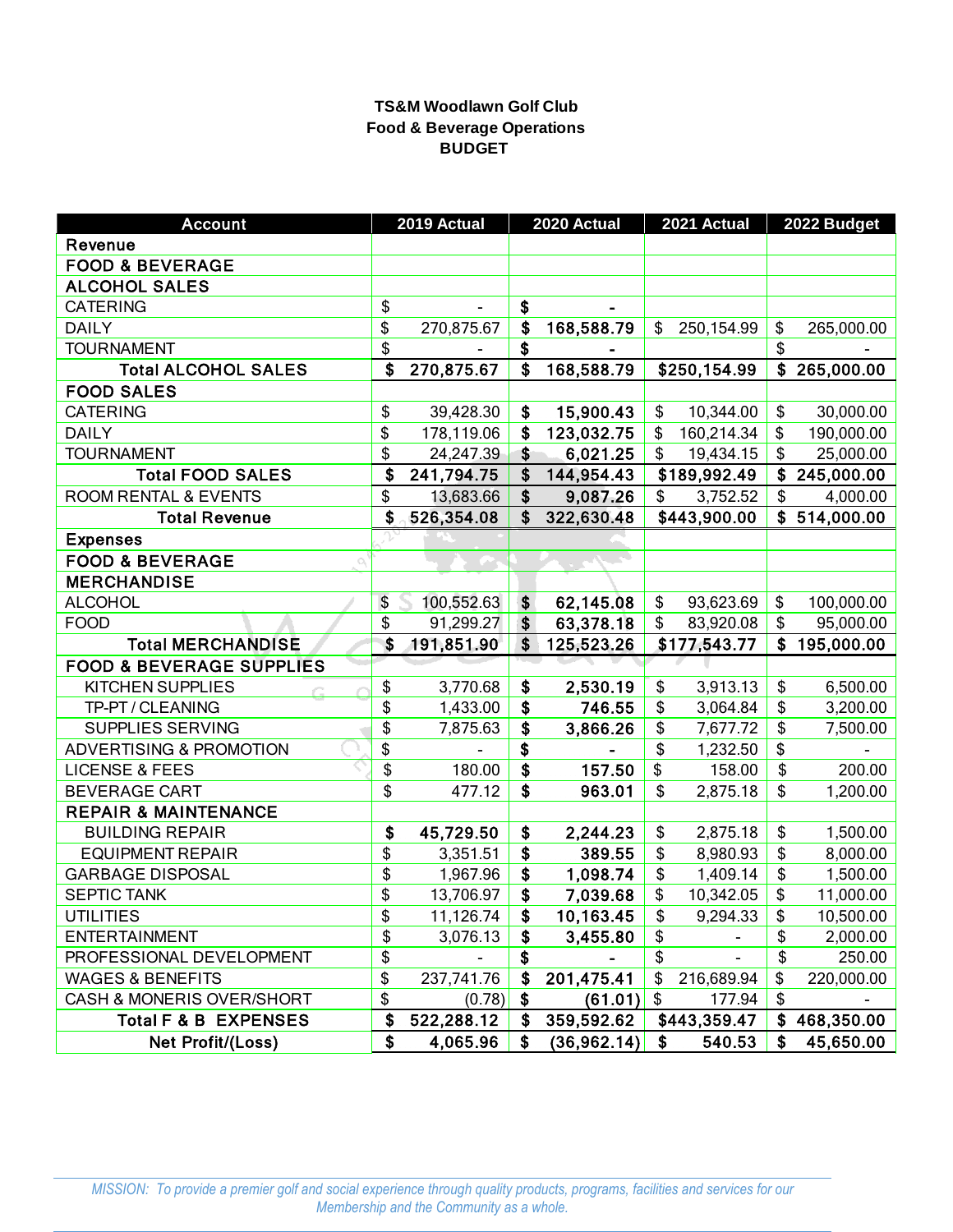# **TS&M Woodlawn Golf Club CAPITAL EXPENDITURES BUDGET 2022**

| <b>Account</b>                   |    | 2019 Actual |  |    | 2020 Actual |    | 2021 Actual              |                           | 2022 Budget  |  |
|----------------------------------|----|-------------|--|----|-------------|----|--------------------------|---------------------------|--------------|--|
| <b>Expenses</b>                  |    |             |  |    |             |    |                          |                           |              |  |
| <b>CAPITAL</b>                   |    |             |  |    |             |    |                          |                           |              |  |
| <b>FOOD &amp; BEVERAGE</b>       | \$ | 26,436      |  |    |             | \$ | $\overline{\phantom{a}}$ | \$                        | 10,000       |  |
| <b>GOLF SHOP</b>                 | \$ |             |  | \$ |             | \$ | 91,969                   | \$                        | 5,000        |  |
| <b>OFFICE</b>                    | \$ |             |  | \$ | 4,163.89    | \$ | 1,092                    | \$                        | 4,000        |  |
| <b>LEASES / LOANS</b>            | \$ | 18,245      |  | \$ | 18,245.00   | \$ | $\blacksquare$           | $\boldsymbol{\mathsf{S}}$ | 40,000       |  |
| <b>IRRIGATION</b>                | \$ | 55,844      |  |    |             | \$ | $\blacksquare$           |                           |              |  |
| <b>MAINTENANCE</b>               | \$ | ۰           |  |    |             | \$ | 151,293                  | \$                        | 112,143      |  |
| <b>BACK NINE</b>                 | \$ | 20,534      |  | \$ | 12,997.00   | \$ | 17,476                   | \$                        | 50,000       |  |
| <b>Total Capital Expenditure</b> | \$ | 121,058.59  |  | \$ | 35,405.89   | \$ | 261,829.82               |                           | \$221,143.00 |  |
|                                  |    |             |  |    |             |    |                          |                           |              |  |

| <b>Capital Expenditure 2021</b> |                  | <b>Capital Expenditure 2022 Budget</b> |     |           |
|---------------------------------|------------------|----------------------------------------|-----|-----------|
|                                 |                  |                                        |     |           |
|                                 |                  | <b>FOOD &amp; BEVERAGE</b>             |     |           |
|                                 |                  | Table tops/chairs                      | S   | 10,000.00 |
| <b>Golf Shop</b>                |                  | <b>Golf Shop</b>                       |     |           |
| Rental Cart Fleet (25)          | \$<br>91,969     | Display wall (slatwall)                | \$  | 5,000     |
|                                 |                  |                                        |     |           |
| <b>Office</b>                   |                  | <b>Office</b>                          |     |           |
| <b>Golf Shop Computer</b>       | \$<br>1,092      | 3 - Laptop                             |     | 4,000     |
|                                 |                  | Leases / Loans                         |     |           |
| <b>Maintenance</b>              |                  | CEBA Loan repayment (2023)             | \$. | 40,000    |
| Greens mowers (2)               | \$<br>151,293    |                                        |     |           |
| Rough Mower (savings)           | \$               | <b>Maintenance</b>                     |     |           |
| Bridge replacements (3)         | \$<br>17,476     | Rough Mower                            | \$. | 112,143   |
|                                 | \$<br>261,829.82 |                                        |     |           |
|                                 |                  | <b>Course Improvements</b>             |     |           |
|                                 |                  | Sod Farm / Green Recovery              | \$  | 50,000    |

 $\overline{\text{ }3 \qquad \qquad 221,143}$